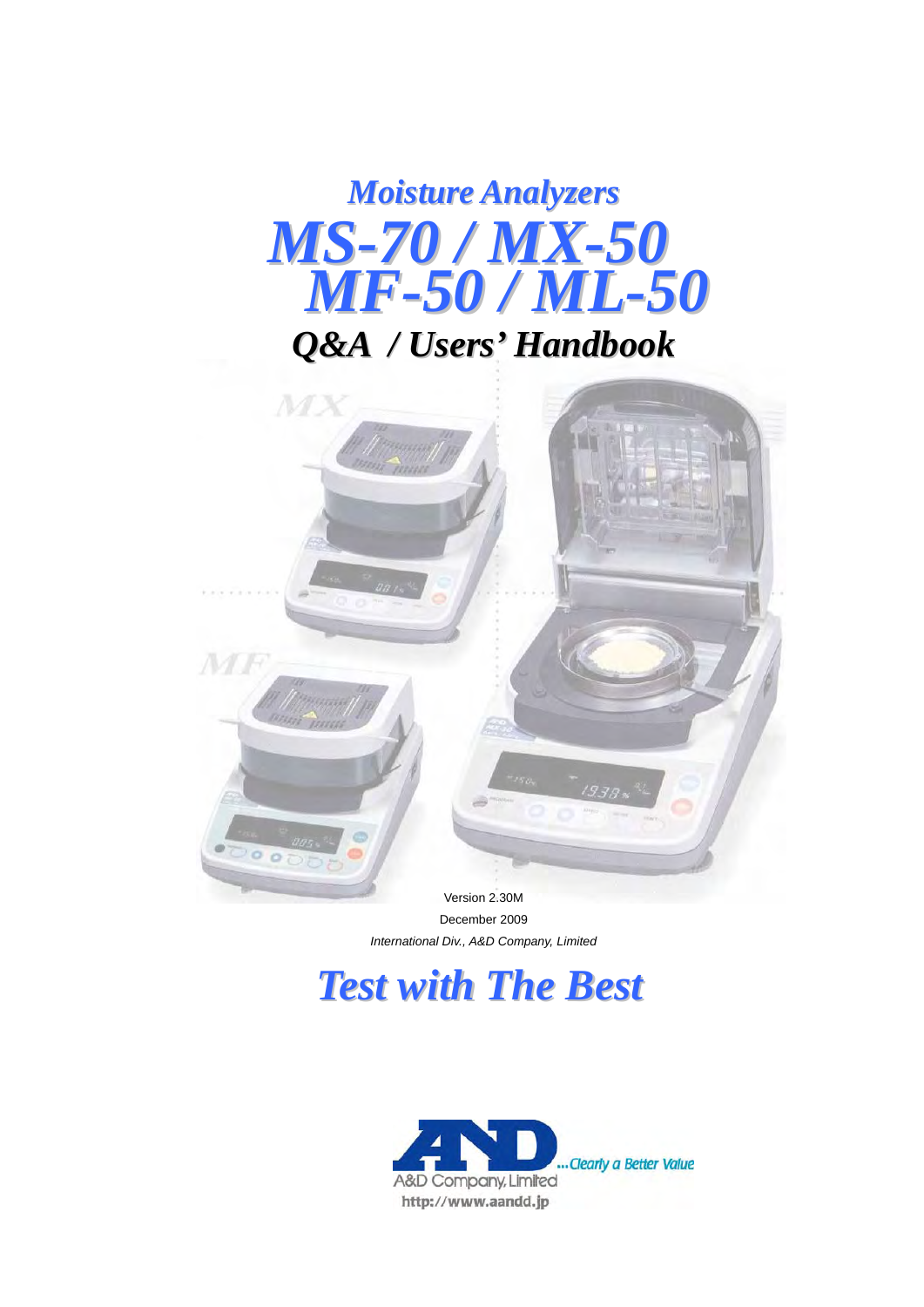

# Table of contents

| <b>Basics</b> |                                                                                                                                                                                                                                            |  |
|---------------|--------------------------------------------------------------------------------------------------------------------------------------------------------------------------------------------------------------------------------------------|--|
|               | A. Measurement 2008. The contract of the contract of the contract of the contract of the contract of the contract of the contract of the contract of the contract of the contract of the contract of the contract of the contr             |  |
|               | Moisture content <b>with the content of the content of the content</b> of the content of the content of the content of the content of the content of the content of the content of the content of the content of the content of the<br>1.  |  |
|               | Method of measurement <b>Election and Construct Construction</b> 2<br>2.                                                                                                                                                                   |  |
|               | Accuracy (repeatability) <b>Contract Accuracy</b> 4<br>3.                                                                                                                                                                                  |  |
|               | 4.                                                                                                                                                                                                                                         |  |
| В.            | Calibration <b>Calibration</b> 7                                                                                                                                                                                                           |  |
| C.            | Other questions <b>contract to the contract of the contract of the contract of the contract of the contract of the contract of the contract of the contract of the contract of the contract of the contract of the contract of t</b>       |  |
|               | Introduction to moisture analyzers (MS-70/MX-50/MF-50/ML-50)                                                                                                                                                                               |  |
|               | A. Heating method <b>Constitution</b> 8                                                                                                                                                                                                    |  |
| В.            | Measurement <b>Construction</b> and a strategy of the strategy of the strategy of the strategy of the strategy of the strategy of the strategy of the strategy of the strategy of the strategy of the strategy of the strategy of t        |  |
|               | Application of the analyzer                                                                                                                                                                                                                |  |
|               | A. Measurement samples <b>Constitution</b> and the maintenance of the mail of the term of the mail of the mail of the mail of the mail of the mail of the mail of the mail of the mail of the mail of the mail of the mail of the m        |  |
|               | Measurement methods <b>Contract and Contract and Contract and Contract and Contract and Contract and Contract and A</b><br>1.                                                                                                              |  |
|               | Measurement report <b>All and True and True All and True All and True All and True All and True All and True All and True All and True All and True All and True All and True All and True All and True All and True All and Tru</b><br>2. |  |
|               | Typical measurement results <b>Constituent and Constituent and Constantine and Constantine and Constituent and Constantine and Constantine and Constantine and Constantine and Constantine and Constantine and Constantine and C</b><br>3. |  |
|               | B. Data analysis <b>continuum contract and the contract analysis</b> 20                                                                                                                                                                    |  |
|               | 1. Windows <sup>TM</sup> communication software: WinCT-Moisture <b>Communication</b> 20                                                                                                                                                    |  |
|               | Example of RsFig display <b>Constitution</b> 22<br>2.                                                                                                                                                                                      |  |
|               | Automatic determination of heating temperature by RsTemp <b>CONSTIANAL SETEMBLE</b> 26<br>3.                                                                                                                                               |  |
|               | Maintenance                                                                                                                                                                                                                                |  |
| Α.            |                                                                                                                                                                                                                                            |  |
| В.            | Cleaning <b>21</b> Cleaning 21                                                                                                                                                                                                             |  |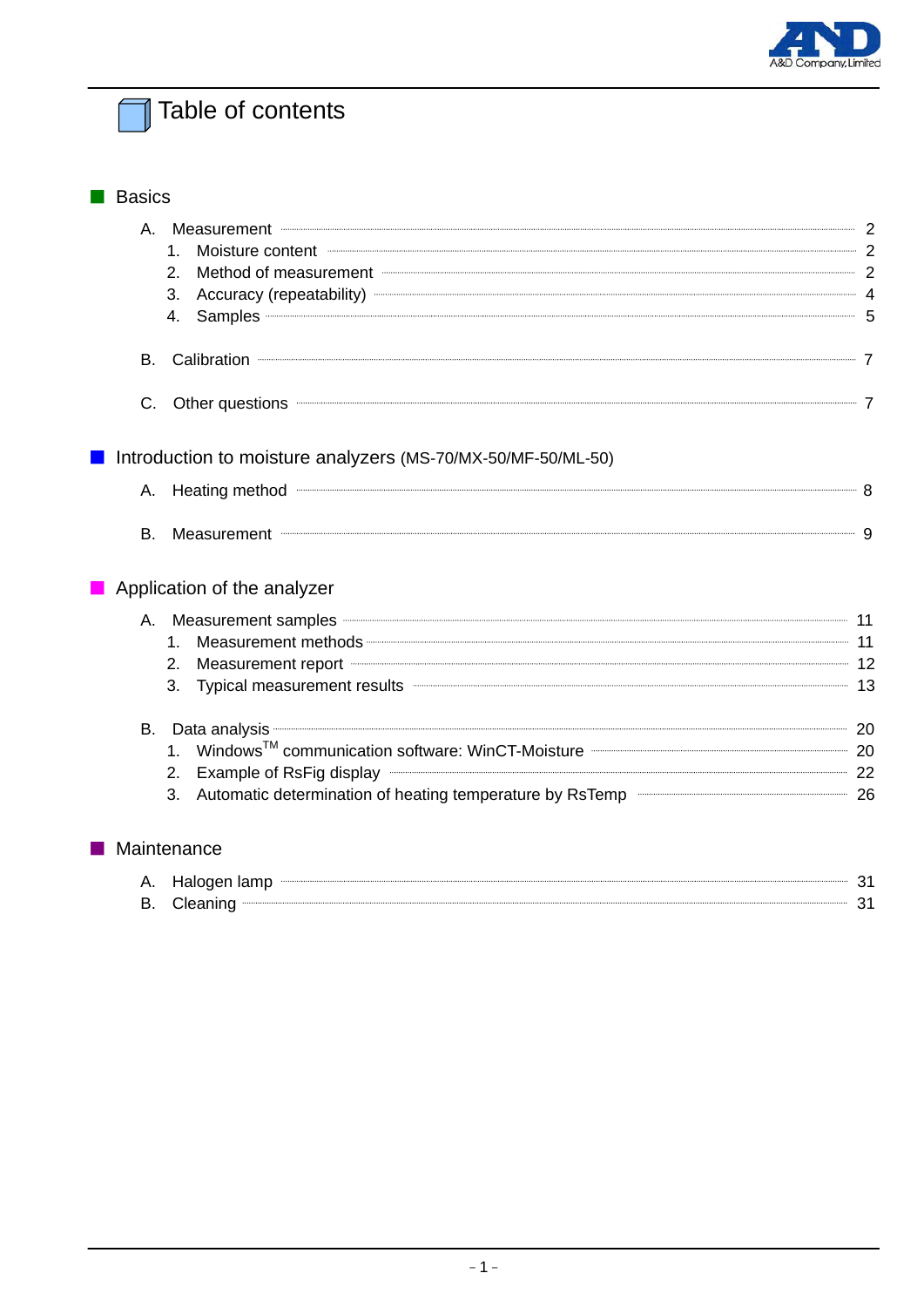

### ■ **Basics**

- **A. Measurement**
- **1. Moisture content**

## **What is moisture content?**

Moisture content is usually expressed as the percentage of water mass in a solid, liquid or gas.

When the sample is a gas or partially liquid, it can also be expressed as a percentage of water mass versus sample volume. Furthermore, for gases, moisture content can also be referred to as hygroscopic moisture or humidity.

Since moisture content can be classified in various ways and with various names depending on the state of the sample, the evaluation and handling of measurement data requires special care.

Moisture mechanically adhered to a material's (sample's) surface can be called adhesive moisture, free water or hygroscopic moisture. Furthermore, under certain conditions (such as pressure, temperature, volume, etc.), moisture absorbed by a material can be called absorbed water or equilibrium moisture content. Finally, water chemically bonded to a material at the molecular level is referred to as water of crystallization or hydrated water, while this moisture is referred to as bonding moisture or combined water.

## **Note**

Sodium tartrate dihydrate has theoretically known moisture and is a typical standard sample for the measurement of moisture content using a moisture analyzer. It is a by-product of the production and preservation of alcohols such as wine and has been used by people for ages.

Using the classifications above, this material is a hydrate with water of crystallization. Sodium tartrate (molecular formula:  $Na<sub>2</sub>C<sub>4</sub>H<sub>4</sub>O<sub>6</sub>$ , rational formula [-CH(OH)COONa]<sub>2</sub>; molecular mass: 194.0517) and two water molecules (2H<sub>2</sub>O, molecular mass 36.03056) combine chemically to form sodium tartrate dihydrate (molecular formula:  $\text{Na}_2\text{C}_4\text{H}_4\text{O}$  2H<sub>2</sub>O, rational formula [H<sub>2</sub>O.CH(OH)COONa]<sub>2</sub> / molecular mass 230.0823).

Heating sodium tartrate dihydrate releases the two water molecules and changes the material to sodium tartrate (anhydrate).

Sodium tartrate dihydrate's melting point is 150℃. At room temperature, it is stable and does not release the water of crystallization in its molecules. When the temperature rises to 200℃, intermolecular bonds other than water of crystallization start break. Accordingly, when using sodium tartrate dihydrate as a test sample for a measurement with a heated-air moisture analyzer, the heating temperature should be greater than 150℃ but less than 200℃ to ensure that only water of crystallization is evaporated.

Therefore, the moisture percentage (moisture content) of sodium tartrate dihydrate can be theoretically obtained from the ratio of the molecular weight of the two intermolecular water molecules and the sodium tartrate dihydrate, as shown in the formula below.

 $(36.03056/230.0823) \times 100 = 15.66\%$ 

### **2. Method of measurement**

### **How a moisture analyzer measures moisture content**

Moisture content can be measured by various methods, including drying, the Karl Fischer method, the dielectric method, the infrared absorption method, a neutron analyzer and the crystal oscillation method. Of these methods, heating and drying and the Karl Fischer method are most frequently used in laboratories, while the infrared absorption method and dielectric method are mainly used in processing.

In the heating method, the sample is heated for a period of time at or over the sample's transpiration temperature to dry the sample to evaporate its water. The moisture content is acquired as the reduction in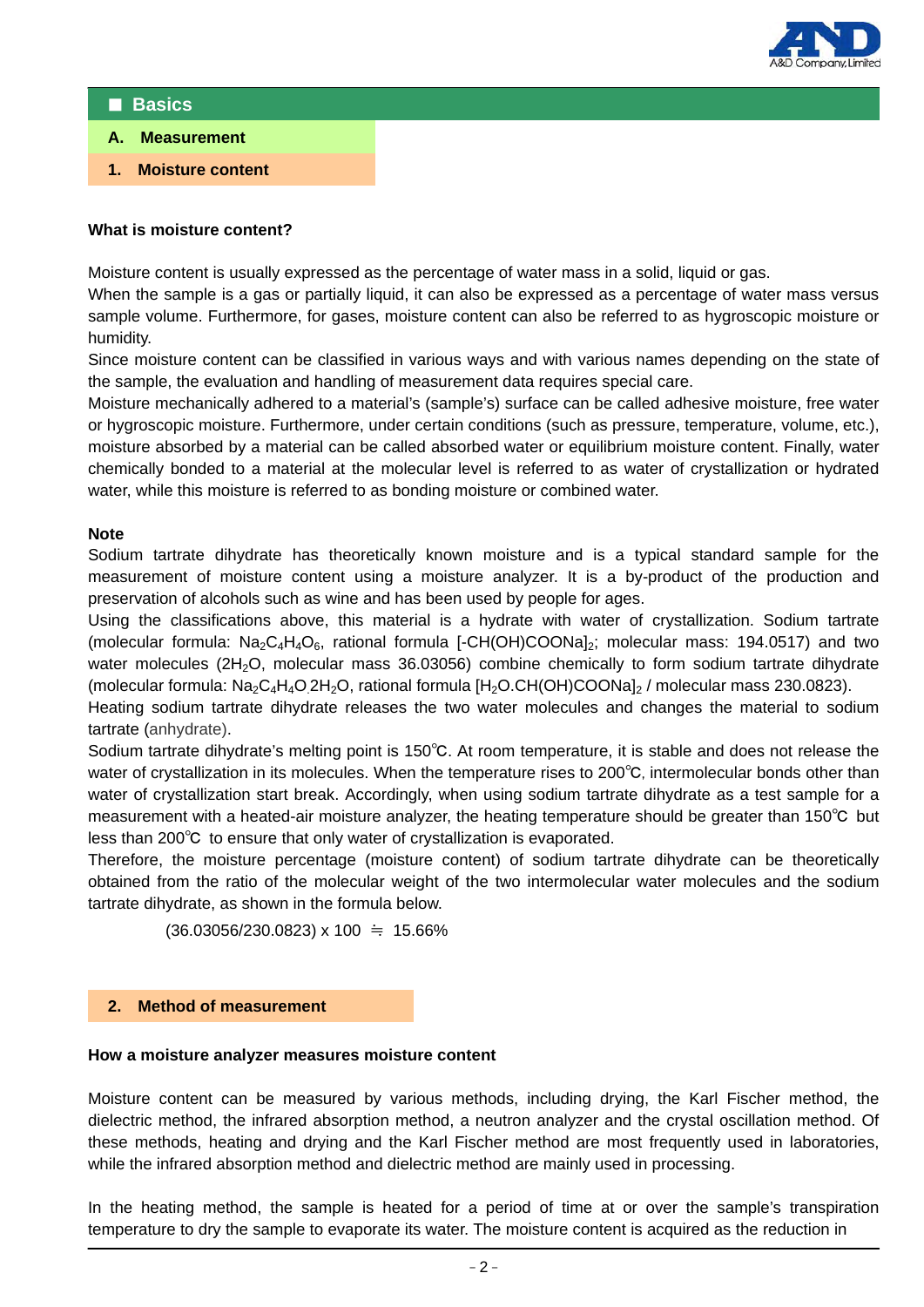

■Basics/A. Measurement/2. Method of measurement

sample mass after heated-air drying. Weight loss gradually increases as a sample gets heated and finally reaches a constant value. Depending on its characteristics, samples may thermally decompose and vaporize if the heating temperature gets too high. This suggests that the loss in mass may not be completely water. However, optimal sample sizes, along with optimal heating conditions such as temperature and heating time, can lead results that are comparable to those obtained by methods such as the Karl Fischer method.

Compared to other methods, heating has clear and simple measurement principles and procedures. Furthermore, it requires minimal amount of equipment, which can be purchased, run, and maintained at a low cost. Due to these factors, it is suitable for a wide range of users and applications (samples). Its measurement range is from 0.01% or 0.1% to 100%, so even samples with almost 100% moisture content can be correctly and easily measured.

Heating method moisture analyzers use halogen lamps, infrared lamps, sheathed heaters, or microwave heaters to heat a sample. An electric balance weighs the sample before and after the heating to determine the moisture loss. The electric balance requires an insulated load sensor and an advanced design that eliminates effects such as temperature drift, since temperature can reach between 150 and 200 ºC.

In the Karl Fischer method, a Karl Fischer (KF) reagent, which includes iodine, hydrogen disulfide, and pyridine, responds specifically with water in the presence of methyl alcohol. Using this reaction, the moisture content of the sample is measured using volumetric and quantitative determination.

 H2O + I2+SO2+3RN+CH3OH **->** 2RN.HI+RN.HSO4CH3 (anhydrate) Water (reagent) KF reagent Methyl alcohol (RN: base, I: iodine, SO<sub>2</sub>: hydrogen disulfide)

The measurement principles of the Karl Fischer method are based on the chemical reaction listed above. In other words, the KF reagent is added to the water in the sample to produce a selective chemical reaction and form an anhydrate. The end point of the reaction with water is detected electrically (by current) and the water moisture content of the sample is determined by the quantity of KF reagent required to reach the end point. Karl Fischer method is further divided into two methods, the coulometric and volumetric titration.

The Karl Fischer method requires a chemical reagent, which gradually deteriorates as natural internal reactions, as well as mixing and reaction with moisture in the air during storage and usage, cause its water equivalent to gradually decrease over time. Therefore, it is very important to confirm the water equivalent before measurement and carefully store the reagent. Due to these requirements, the Karl Fischer method is more complicated and requires more expensive equipment than heating methods, and therefore is more appropriate for detecting moisture content in gases or when the material has a moisture content of only a few ppm.

Moisture analyzers using infrared absorption utilize that fact that moisture absorbs specific wavelengths of infrared light. To eliminate variance due to irregularity or distance, the material surface is hit with three wavelengths, one that is absorbed by water and two others that are not. Moisture content is obtained from the energy ratio of the reflected light. This method can stably measure powder and grains in succession.

The ability to slow down neutrons varies by material. Neutron analyzers detect moisture in samples utilizing the widely varying ability to slow hydrogen. Fast neutron rays are slowed by the water in the sample and become thermal neutrons. The number of thermal neutrons then determines moisture content. Moisture content can be measured indirectly, non-destructively and consecutively on a line. Typical samples include sintered materials.

Some moisture analyzers have crystal oscillators with electrodes that have a thin, moisture-sensitive film. The moisture absorbed by the film changes the frequency of the crystal oscillator and analyzers use this change to detect the moisture content of the sample. This method is used to accurately measure trace quantities of moisture (at the ppm level) in gas samples.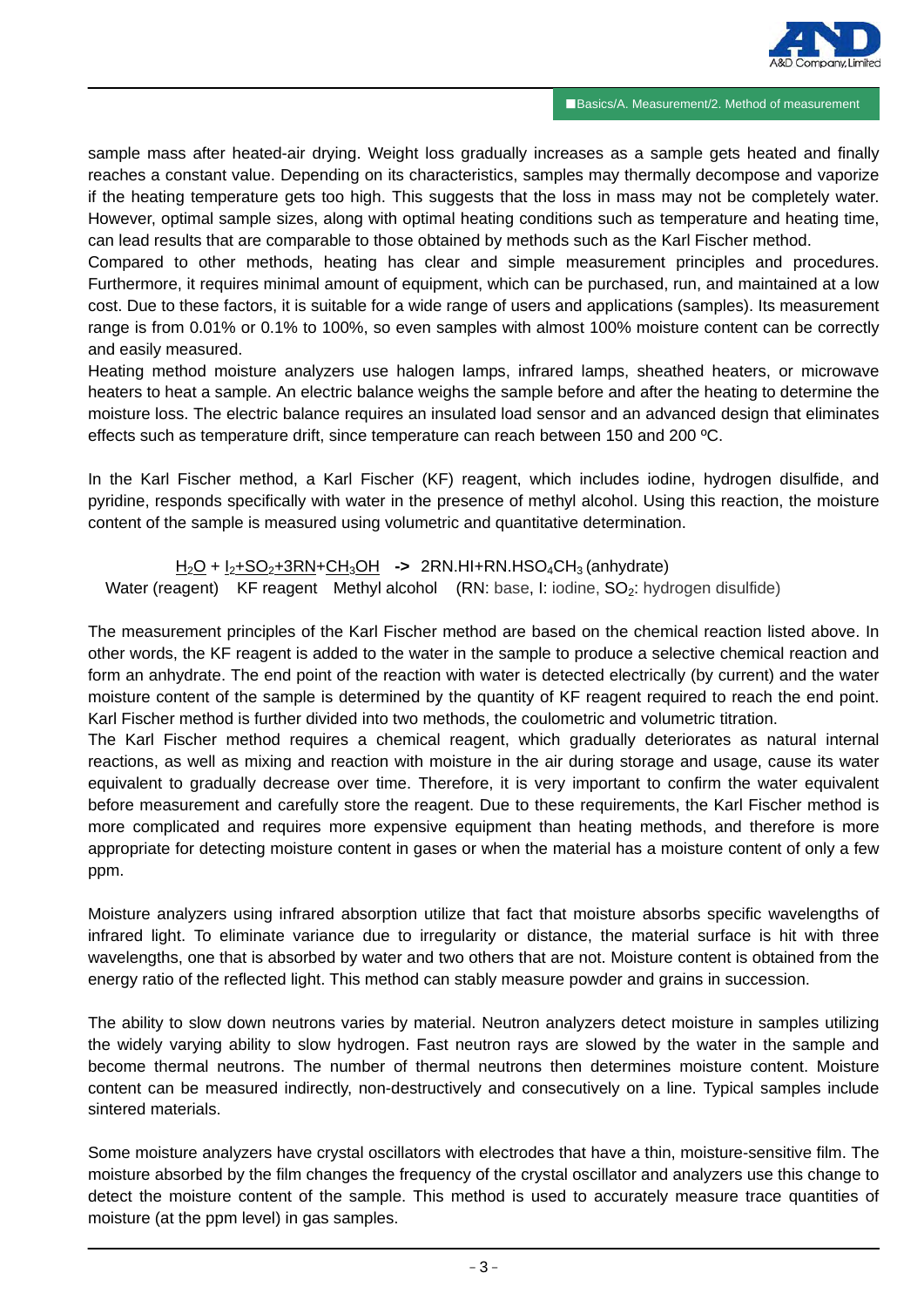

# ■Basics/A. Measurement/3. Accuracy

| No. | <i><u><b>Ouestion</b></u></i>                                                          | Answer                                                                                                                                                                                                                                                                                                                                                                                                                                                                                                                                                                                                                                                                                                                                                                 |  |  |  |
|-----|----------------------------------------------------------------------------------------|------------------------------------------------------------------------------------------------------------------------------------------------------------------------------------------------------------------------------------------------------------------------------------------------------------------------------------------------------------------------------------------------------------------------------------------------------------------------------------------------------------------------------------------------------------------------------------------------------------------------------------------------------------------------------------------------------------------------------------------------------------------------|--|--|--|
|     | What is the difference between<br>the MS/MX/MF/ML and a Karl<br>Fischer type analyzer? | 1. The MS/MX/MF/ML is a heating and drying method analyzer<br>that compares weight before and after heating and drying.<br>Karl Fischer analyzers are electrochemical, with a KF<br>reagent containing iodine being added at a fixed quantity.<br>2. Karl Fischer method can measure from a few ppm to 100%<br>water but operation is complicated and units are expensive.<br>The MS/MX/MF/ML is very easy to handle, measures quickly<br>and is reasonably priced.<br>3. When the required resolution is under 0.01%, the<br>MS/MX/MF/ML is more suitable in terms of handling,<br>accuracy and running cost. There is no difference with data<br>the Karl Fischer<br>obtained<br>method<br>with<br>and<br>the<br>MS/MX/MF/ML is likely to have better repeatability. |  |  |  |

| З.  | <b>Accuracy (repeatability)</b>                    |                                                                                                                                                                                                                                   |
|-----|----------------------------------------------------|-----------------------------------------------------------------------------------------------------------------------------------------------------------------------------------------------------------------------------------|
| No. | Question                                           | Answer                                                                                                                                                                                                                            |
|     | What does a measurement<br>accuracy of 0.02% mean? | This value represents the variation and repeatability of moisture<br>content rate data when the same sample is tested repeatedly<br>under the same conditions. In statistics, this value is referred to<br>as standard deviation. |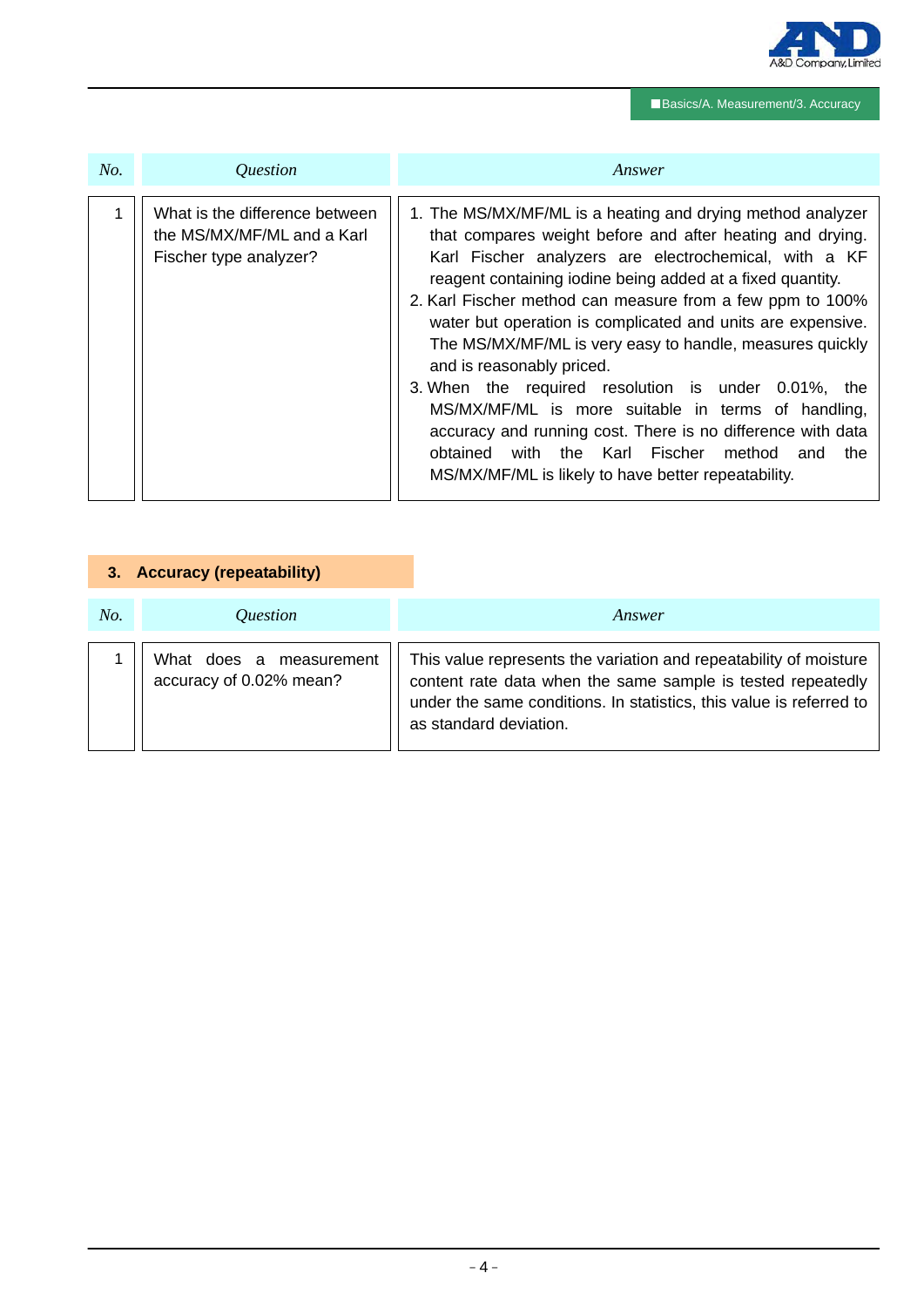

| 4. Samples     |                                                                                    | Basics/A. Measurement/4. Samples                                                                                                                                                                                                                                                                                                                                                                                                                                                                                                                                                                                                                                                                                                                                                                                                                                                        |  |
|----------------|------------------------------------------------------------------------------------|-----------------------------------------------------------------------------------------------------------------------------------------------------------------------------------------------------------------------------------------------------------------------------------------------------------------------------------------------------------------------------------------------------------------------------------------------------------------------------------------------------------------------------------------------------------------------------------------------------------------------------------------------------------------------------------------------------------------------------------------------------------------------------------------------------------------------------------------------------------------------------------------|--|
| No.            | Question                                                                           | Answer                                                                                                                                                                                                                                                                                                                                                                                                                                                                                                                                                                                                                                                                                                                                                                                                                                                                                  |  |
| 1              | What is the reagent sodium<br>tartrate dihydrate and when is<br>it needed?         | Sodium tartrate dihydrate ( $Na_2C_4H_4O_6 \cdot 2H_2O$ ; molecular mass:<br>230.082) is sodium tartrate ( $Na_2C_4H_4O_6$ ) chemically bonded to<br>two water molecules $(2H2O;$ molecular mass: 36.031). The<br>water separates from the sodium tartrate when heated. The<br>moisture content rate of sodium tartrate dihydrate is the ratio of<br>the molecular mass of the two water molecules, or 15.66%<br>(36.031/230.082). Since its moisture content is theoretically<br>known, it can be used as a test sample to confirm the<br>performance of analyzers. Samples are included with the<br>MS/MX/MF and are available as an option for the ML (12<br>pieces of 30 g).                                                                                                                                                                                                        |  |
| $\overline{2}$ | Why don't I get a result of<br>15.66% when I measure<br>sodium tartrate dihydrate? | 1. Moisture bonded inside of the material as crystal water is<br>theoretically 15.66%. However, ambient air during usage<br>and storage has moisture with a relative humidity of 10% to<br>90%, and moisture equivalent to 0.09% of the sample mass<br>can adhere to the sample. Furthermore, moisture and<br>impurities that have adhered to the pan, along with<br>measurement instrument errors, can cause results to vary<br>between 15.0 and 16.0% in actual measurements.<br>2. If there is a large difference between the actual result and<br>15.66, the heating temperature may be too low.<br>When using sodium tartrate dihydrate to test the accuracy<br>of the MS/MX/MF/ML, set accuracy to MID and the heating<br>temperature to 160 °C and then pre-heat for 8 minutes.<br>Next, spread approximately 5 g of the sample evenly on<br>the pan and then measure at 160 °C. |  |
| 3              | Is sodium tartrate dihydrate<br>safe?<br>Is there any special handling<br>process? | 1. Sodium tartrate dihydrate can be handled safely. It is used<br>as a flavoring in foods and is harmless at normal dosages.<br>(Acute toxicity: 218 g/50 kg (Median oral lethal dose for<br>rats.)) However, contact with skin or the mucous<br>membranes of the eyes and nose may cause a reaction. In<br>such cases, wash the affected area immediately.<br>2. It can be disposed of as standard burnable waste. No<br>special disposal process is required.                                                                                                                                                                                                                                                                                                                                                                                                                         |  |
| 4              | Can sodium tartrate dihydrate<br>be reused?                                        | No, it can be used for one test only. Once the moisture is<br>released from the crystals from heating, it generally cannot be<br>rehydrated.                                                                                                                                                                                                                                                                                                                                                                                                                                                                                                                                                                                                                                                                                                                                            |  |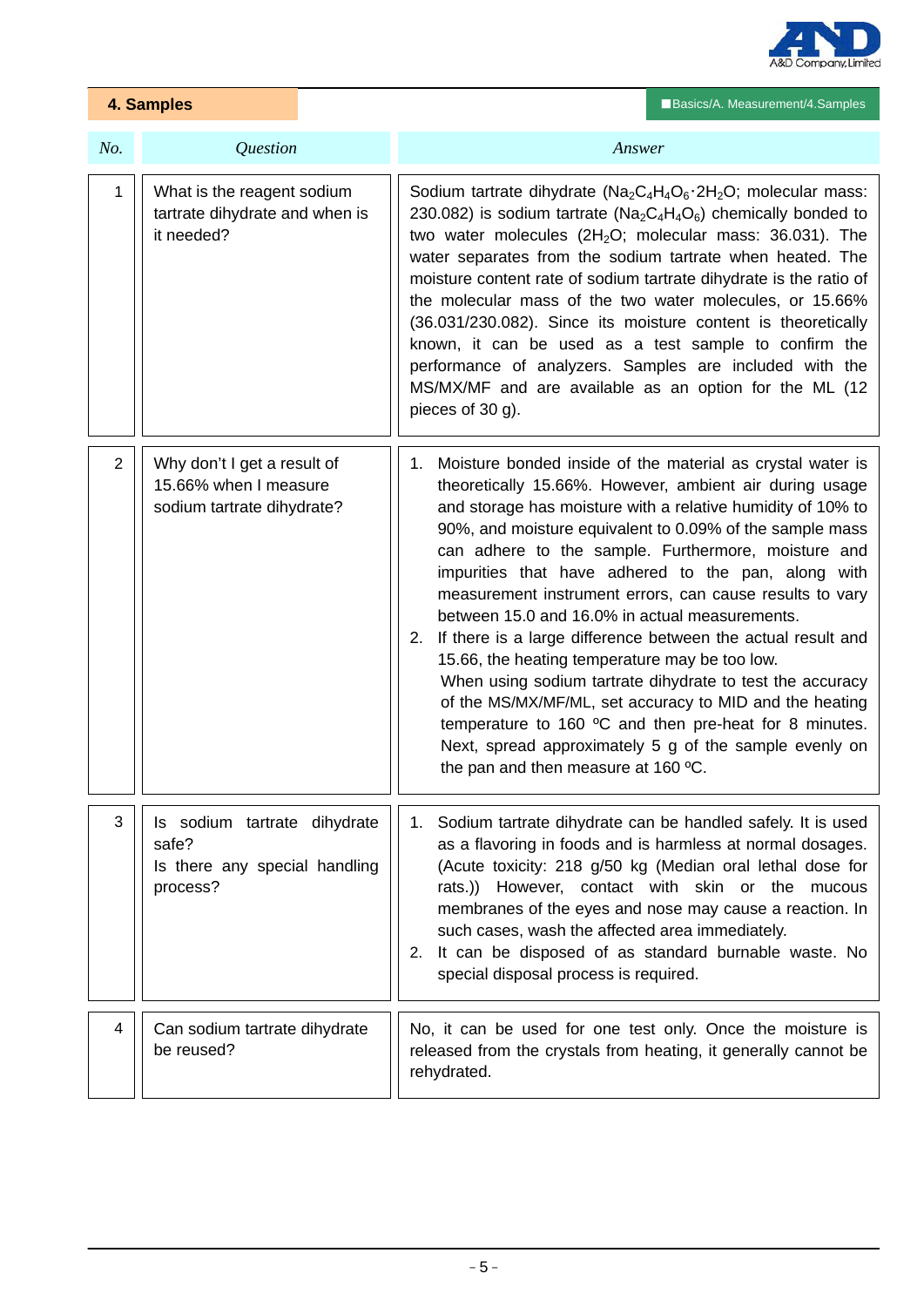

■Basics/A. Measurement/4.Samples

| No.            | Question                                                                                | Answer                                                                                                                                                                                                                                                                                                                                                                                                                                                                             |  |  |
|----------------|-----------------------------------------------------------------------------------------|------------------------------------------------------------------------------------------------------------------------------------------------------------------------------------------------------------------------------------------------------------------------------------------------------------------------------------------------------------------------------------------------------------------------------------------------------------------------------------|--|--|
| 5              | Are there any items that the<br>analyzer cannot test?                                   | Do not test the following materials.<br>1. Explosive material, flammable material, and material that<br>becomes hazardous when heated.<br>2. Material that forms a surface membrane when heated<br>because the outer surface dries first. This may raise the<br>internal pressure and cause the material to rupture.<br>3. Unknown<br>material<br>unknown<br>and<br>material<br>with<br>characteristics.                                                                           |  |  |
| 6              | What is minimum sample<br>weight?                                                       | The MS/MX/MF/ML can measure samples from 0.1g. When the<br>sample amount is sufficient, the LCD displays a sample mark.                                                                                                                                                                                                                                                                                                                                                            |  |  |
| $\overline{7}$ | What is maximum sample<br>weight?                                                       | The MS and MX/MF/ML can measure samples up to 71 g and<br>51 g, respectively.<br>The LCD displays an "E" if a sample is heavier these values.                                                                                                                                                                                                                                                                                                                                      |  |  |
| 8              | Is it true that the larger the<br>sample, the more accurate the<br>measurement will be? | No. A larger sample may not get heated evenly on the inside or<br>the heating time may become longer. In such cases, it may not<br>be possible to achieve high accuracy (repeatability).                                                                                                                                                                                                                                                                                           |  |  |
| 9              | Can the analyzer measure low<br>moisture samples (1% or<br>less)?                       | The moisture mass of a sample with a moisture rate of 1% or<br>less may be too low to accurately calculate the moisture<br>content.<br>The following chart lists the required sample weights for<br>estimated moisture contents.<br><b>Required sample weight</b><br><b>Estimated moisture content</b><br>0.1%<br>20 g or more<br>0.5%<br>5 g or more<br>1%<br>2 g or more                                                                                                         |  |  |
| 10             | Does placement of powder<br>samples affect measurement<br>results?                      | Yes, it affects moisture content results and repeatability.<br>heating<br>Accurate<br>measurement<br>requires<br>and<br>even<br>vaporization, and poor sample distribution can negatively affect<br>the distribution of heat to the sample.<br>Always place samples on the pan evenly. (See diagram.)<br>Overheating and uneven distribution cause uneven heating and<br>prevent complete drying.<br>Not correct<br>Correct<br>Too much amount<br>Optimum amount<br>Uneven<br>Even |  |  |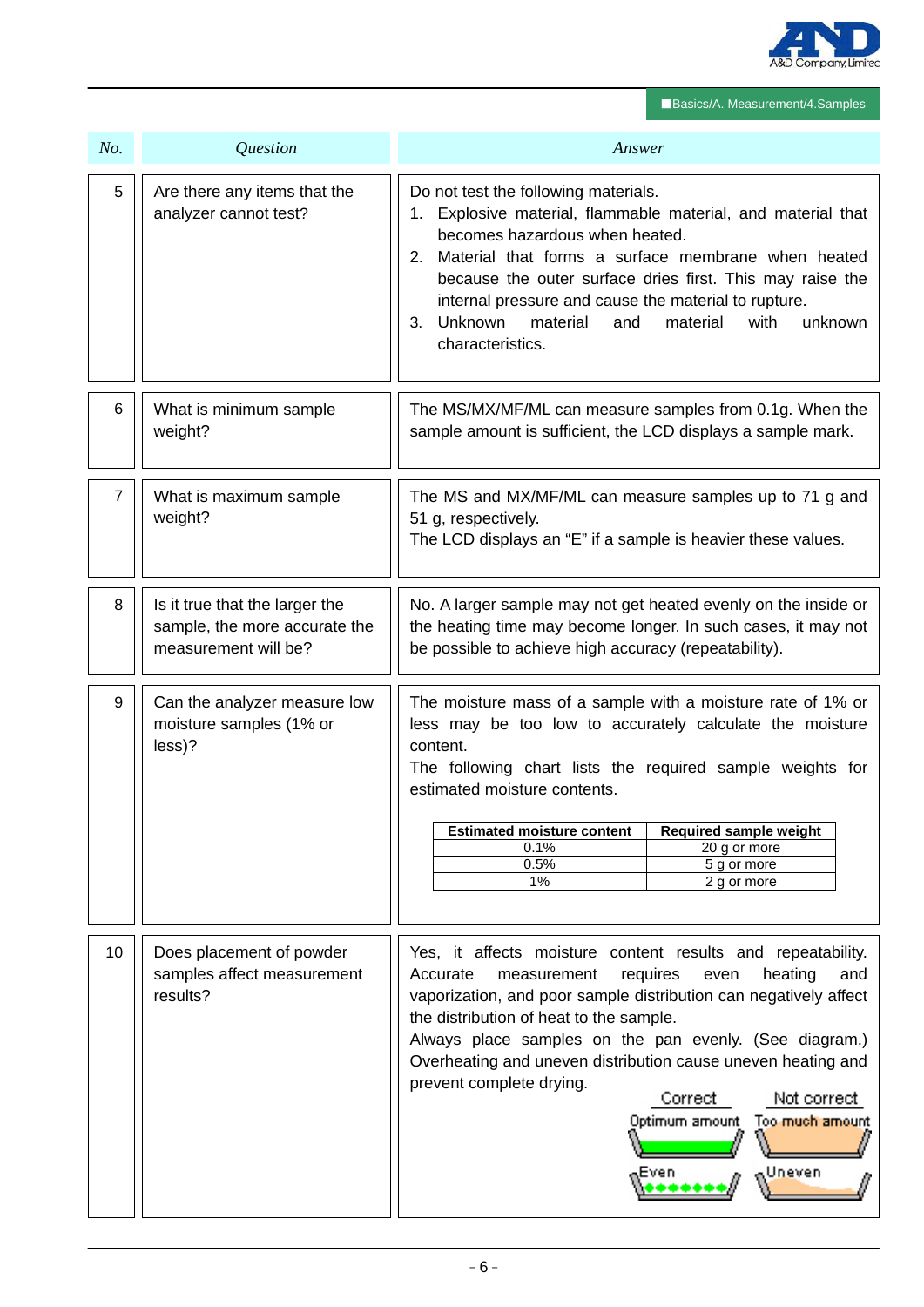

■Basics/B. Calibration **B.** Calibration **B.** Calibration **C. Others** 

| No. | <i><u><b>Ouestion</b></u></i>                                                                   | Answer                                                                                                                                                                                                                                                                                                                                                                                        |
|-----|-------------------------------------------------------------------------------------------------|-----------------------------------------------------------------------------------------------------------------------------------------------------------------------------------------------------------------------------------------------------------------------------------------------------------------------------------------------------------------------------------------------|
| 1   | Is sodium tartrate dihydrate<br>used for moisture content<br>calibration of the<br>MS/MX/MF/ML? | No, it is not used for calibration. However, it can be used to<br>check performance (accuracy) since moisture content rate of<br>the sample is theoretically known.<br>Since analyzers determine moisture content by weighing<br>samples before and after heating, they are calibrated using a<br>counterweight. Temperature can also be calibrated.                                          |
| 2   | Can users calibrate the weight<br>and temperature?                                              | Yes. (Temperature calibration is possible with the MS-70 and<br>MX-50 only). The calibration results can be printed out in<br>accordance with GLP, GMP or ISO.<br>1. For weight calibration, use the optional AX-MX-41, a<br>calibration mass of 20 g.<br>2. For temperature calibration, use the optional AX-MX-43, a<br>certified temperature calibrator (for the MS-70 and MX-50<br>only.) |
| 3   | Are traceability system<br>diagrams and certificates of<br>measurement available?               | Yes, both are available upon request.<br>1. Documentation for analyzers covers both weight and<br>temperature.<br>Documentation for temperature calibrators (AX-MX-43)<br>2.<br>covers temperature only. Traceability and measurement<br>certificates are included with calibrators at shipping free of<br>charge.                                                                            |

# **C. Other Questions**

| No.           | <i><u><b>Ouestion</b></u></i>                                                                                     | Answer                                                                                                                                                                                                                                                                                                                                                         |  |
|---------------|-------------------------------------------------------------------------------------------------------------------|----------------------------------------------------------------------------------------------------------------------------------------------------------------------------------------------------------------------------------------------------------------------------------------------------------------------------------------------------------------|--|
|               | Should I be concerned about<br>the moisture in a glass fiber<br>sheet when it is used?                            | Not usually. However, if you want to be very strict, dry the sheet<br>in the analyzer and store it in a desiccator prior to use.                                                                                                                                                                                                                               |  |
| $\mathcal{P}$ | Is the absolute measurement<br>of the moisture content rate<br>possible? (Can only water<br>content be measured?) | No. While minerals such as metal, glass or sand have only<br>water as moisture content, most samples, including organic<br>matter, have materials other than water that can vaporize under<br>certain temperature conditions. Also, samples that thermally<br>decompose easily may show different measurement results<br>depending on the heating temperature. |  |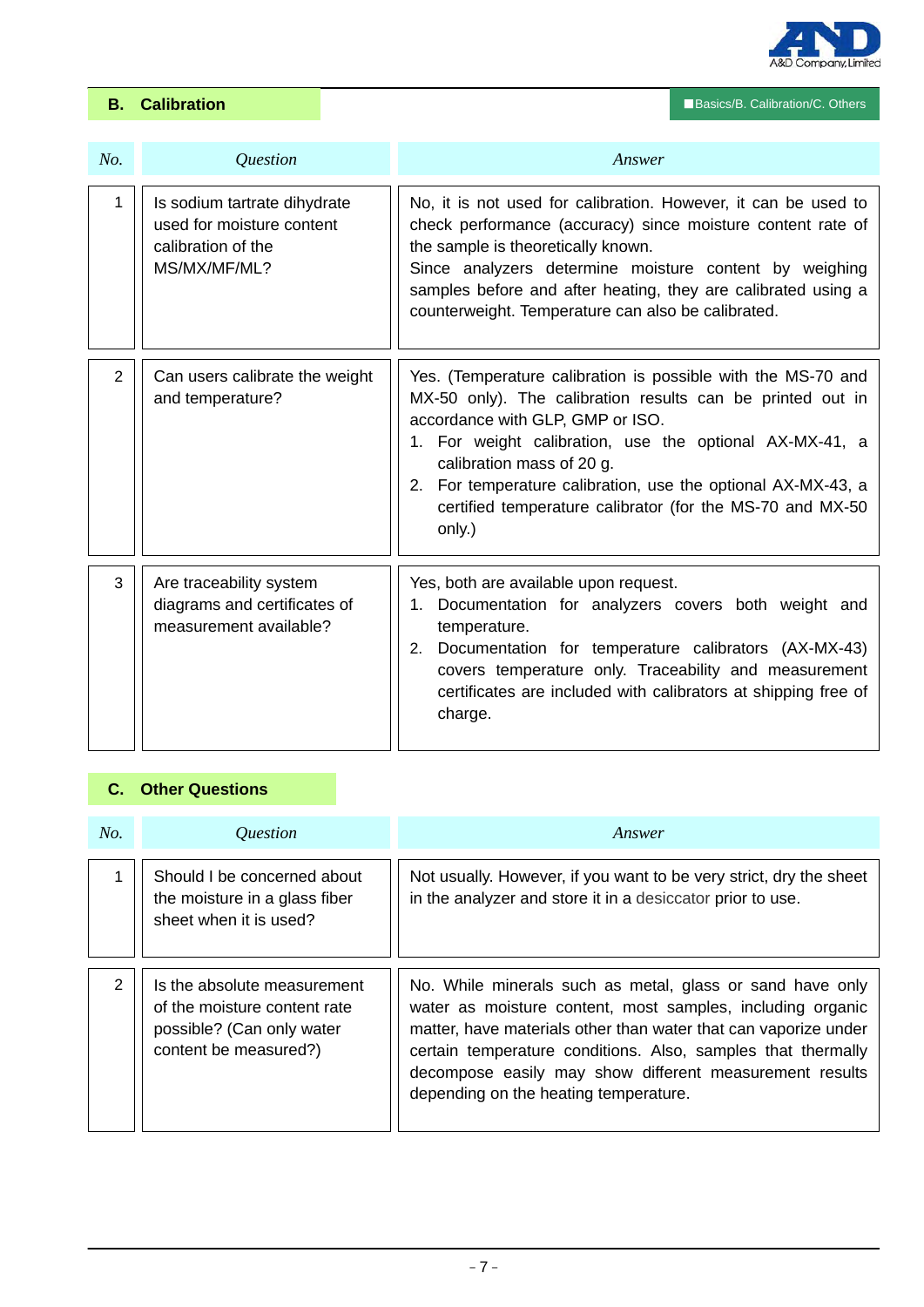

# ■**Introduction to Moisture Analyzers (MS-70/MX-50/MF-50/ML-50)**

# **A**. **Heating method**

| No. | Question                                                                          | Answer                                                                                                                                                                                                                                                                                                                                                                                                                                           |  |  |
|-----|-----------------------------------------------------------------------------------|--------------------------------------------------------------------------------------------------------------------------------------------------------------------------------------------------------------------------------------------------------------------------------------------------------------------------------------------------------------------------------------------------------------------------------------------------|--|--|
| 1   | What are the benefits of the<br>halogen lamp in the<br>MS/MX/MF/ML?               | Halogen lamps have a higher heating value per unit of time<br>than other heating methods, which can shorten measurement<br>time. A halogen lamp emits much more light than other lamps,<br>which is also beneficial when observing the sample during<br>heating. They also have a longer lifetime.                                                                                                                                               |  |  |
| 2   | What is difference between<br>halogen and infrared lamps?<br>How do they compare? | Ninety-five percent or more of the light emitted by a halogen<br>lamp is within infrared wavelength field. Its optical<br>characteristics are basically the same as an infrared lamp.                                                                                                                                                                                                                                                            |  |  |
| 3   | How fast can the halogen lamp<br>heat?                                            | It can heat a pan from the room temperature to 200 $\degree$ C in 2<br>minutes, which is much faster than an infrared or sheathed<br>heater.                                                                                                                                                                                                                                                                                                     |  |  |
| 4   | What is an SRA filter?                                                            | SRA stands for Secondary Radiation Assist and is an<br>innovative heating method developed by A&D for the<br>MS/MX/MF/ML moisture analyzer.<br>When a typical halogen lamp setup heats a sample on the pan,<br>the sample is not heated evenly because some parts of the<br>sample are closer to the lamp. With SRA, uniform secondary<br>radiated heat from glass located directly under the lamp heats<br>the sample evenly. (Patent approved) |  |  |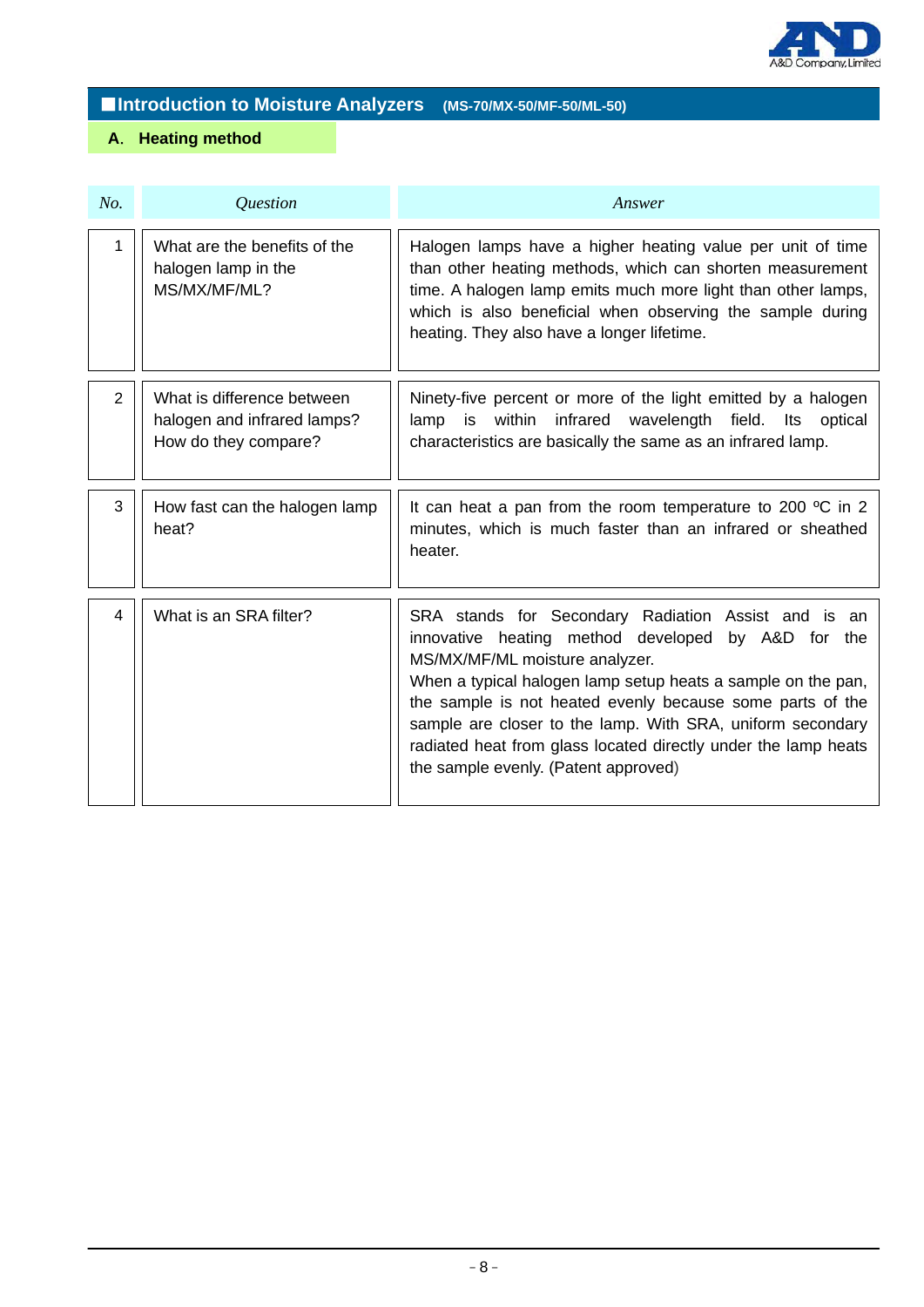

|     | <b>B.</b> Measurement                                                                     | Introduction to moisture analyzers/B. Measurement                                                                                                                                                                                                                                                                                                                                                                                                                                                                                                                                                                                                                                                                                                                                                |  |  |
|-----|-------------------------------------------------------------------------------------------|--------------------------------------------------------------------------------------------------------------------------------------------------------------------------------------------------------------------------------------------------------------------------------------------------------------------------------------------------------------------------------------------------------------------------------------------------------------------------------------------------------------------------------------------------------------------------------------------------------------------------------------------------------------------------------------------------------------------------------------------------------------------------------------------------|--|--|
| No. | Question                                                                                  | Answer                                                                                                                                                                                                                                                                                                                                                                                                                                                                                                                                                                                                                                                                                                                                                                                           |  |  |
| 1   | What is the benefit of being<br>able to see the inside of the<br>analyzer during heating? | Being able to see inside the analyzer allows the user to<br>comprehend the measurement conditions and provides<br>assurance. Samples that may be scorched or burned from<br>excess heating can partially vaporize from decomposition or<br>combustion instead of evaporation, which invalidates the<br>results. Therefore, it is very important for users to observe the<br>sample through progress window to ensure the results are<br>accurate.<br>Because the sample can be directly observed during heating,<br>this feature is particularly useful when determining the optimal<br>heating conditions for new samples.                                                                                                                                                                      |  |  |
| 2   | What is the minimum<br>measurement time?                                                  | It depends on material and moisture content. However, the 400<br>W halogen lamp of the MS/MX/MF/ML can heat pans from<br>room temperature to 200 °C in only 2 minutes.<br>Also, the SHS <sup>TM</sup> sensor on analytical balances measures very<br>precisely, so smaller samples can be measured. With an<br>heating temperature<br>appropriate<br>and<br>sample<br>mass,<br>measurement can typically be completed within a few minutes<br>to 20 minutes.<br>Thanks to the faster heating rate and smaller required sample<br>size, the MS/MX/MF/ML heating and measurement times are<br>shorter compared to conventional infrared heating.                                                                                                                                                   |  |  |
| 3   | Does the analyzer display the<br>true sample temperature?                                 | The temperature displayed by the analyzer during heating is<br>the temperature of the pan. In other words, when the sample is<br>spread evenly, it is the sample temperature. However, when the<br>sample is placed unevenly or has hard surface membrane, the<br>displayed temperature is the surface temperature of the<br>sample.<br>MS/MX/MF/ML does not have the sensor placed directly over<br>the pan. During design of the analyzer, two sensors, one above<br>the pan and one embedded in the analyzer, measured<br>temperature. A program uses the correlation of these sensors<br>to accurately calibrate and display the correct temperature.<br>Users of the MS/MX can calibrate the temperature using the<br>optional calibrator to compare the display and actual<br>temperature. |  |  |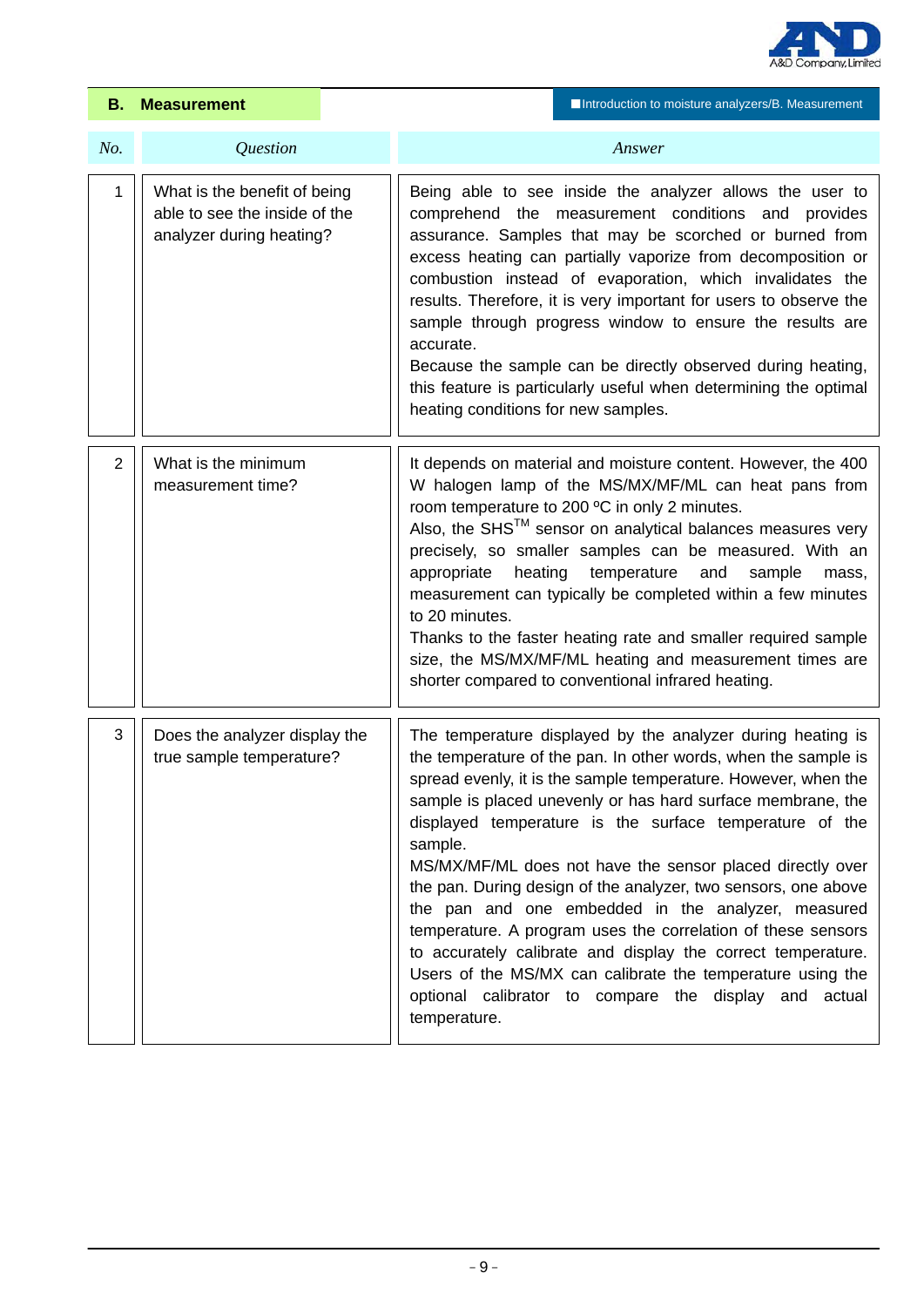

■Introduction to moisture analyzers/B. Measurement

| No.            | <i><u><b>Ouestion</b></u></i>                                                                                                            | Answer                                                                                                                                                                                                                                                                                                                                                                                                                                                                                                                                                                                           |  |
|----------------|------------------------------------------------------------------------------------------------------------------------------------------|--------------------------------------------------------------------------------------------------------------------------------------------------------------------------------------------------------------------------------------------------------------------------------------------------------------------------------------------------------------------------------------------------------------------------------------------------------------------------------------------------------------------------------------------------------------------------------------------------|--|
| $\overline{4}$ | Why may the MS/MX/MF/ML<br>have a lower moisture content<br>rate and longer measurement<br>time than the FD-620 with the<br>same sample? | 1. The FD-620 displays a measurement temperature lower<br>than the actual temperature above the sample. Therefore,<br>the MS/MX/MF/ML heats to a higher temperature and tends<br>to have longer measurement times and lower content<br>values than the FD-620.<br>The MS/MX/MF/ML improves on the FD-620 and was<br>2.<br>designed so the actual temperature above the pan matches<br>the setting and display temperatures. If you want to get the<br>same result as the FD-620, reducing the sample mass by<br>1g and setting the end point condition to HI should produce<br>a similar result. |  |
| 5              | What is highly accurate SHS?                                                                                                             | SHS stands for Super Hybrid Sensor. A&D created this weight<br>sensor to enable weighing within 1 second on average and<br>significantly improve accuracy and long-term stability. This<br>sensor is used in scales that require high resolution and<br>accuracy.<br>The SHS enables the MS/MX/MF/ML moisture analyzer to<br>capture dynamic weight changes during heating. Furthermore,<br>the high resolution and accuracy allow for smaller sample<br>sizes. These benefits enable the moisture content to be<br>measured in shorter length of time. (Patent approved)                        |  |
| 6              | Why are two pan handles<br>included?                                                                                                     | If a pan is used for consecutive measurements and a sample is<br>placed on a still-hot pan, water may evaporate before the start<br>of measurement and make the measurement data inaccurate.<br>To avoid this, alternate two pans and handles. (The ML has one<br>handle only because it has a lower resolution of 0.1%.)<br>Alternating enhances the reliability and repeatability of results.<br>Furthermore,<br>operability<br>it<br>improves<br>during<br>repeated<br>measurements and prevents mishaps like burns.                                                                          |  |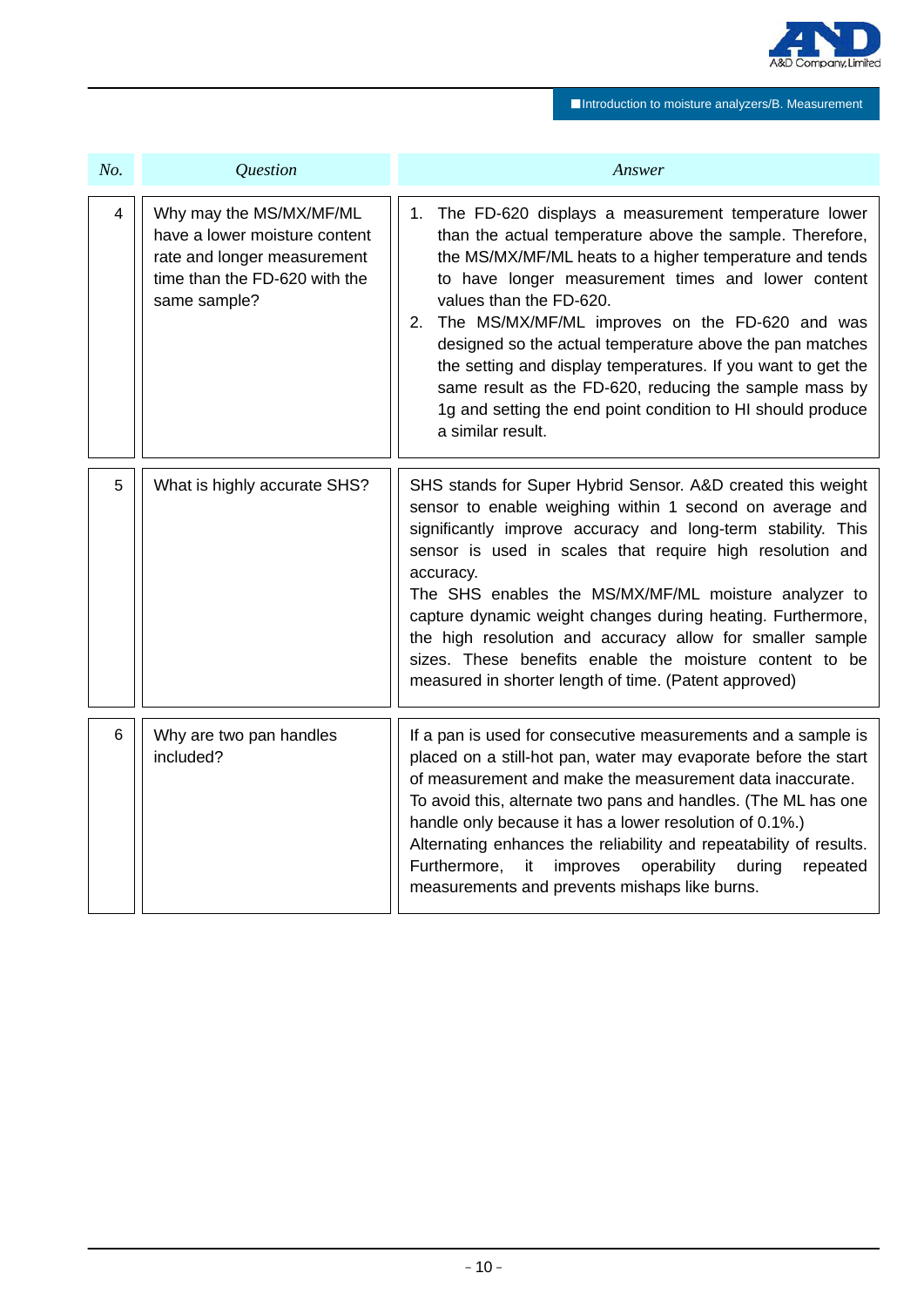

|                                  | <b>Application of the analyzer</b>                                           |                                                                                                                                                                                                                                                                                                                                                                                                                                                                                                                                                                                                                                                                                     |
|----------------------------------|------------------------------------------------------------------------------|-------------------------------------------------------------------------------------------------------------------------------------------------------------------------------------------------------------------------------------------------------------------------------------------------------------------------------------------------------------------------------------------------------------------------------------------------------------------------------------------------------------------------------------------------------------------------------------------------------------------------------------------------------------------------------------|
| А.                               | <b>Measurement samples</b>                                                   |                                                                                                                                                                                                                                                                                                                                                                                                                                                                                                                                                                                                                                                                                     |
| <b>Measurement methods</b><br>1. |                                                                              |                                                                                                                                                                                                                                                                                                                                                                                                                                                                                                                                                                                                                                                                                     |
| No.                              | Question                                                                     | Answer                                                                                                                                                                                                                                                                                                                                                                                                                                                                                                                                                                                                                                                                              |
| 1                                | Can soybeans and coffee<br>beans be tested without<br>processing?            | No. Samples like beans should first be crushed in blender or<br>mill because their surface and internal temperatures can be<br>very different. Crushing decreases sample size and increases<br>surface area and this results in more even heating and<br>evaporation.<br>Note: Crushed samples must be measured quickly because the<br>increased surface area absorbs the moisture from the air.                                                                                                                                                                                                                                                                                    |
| $\overline{2}$                   | Can materials like milk or<br>colloids be tested?                            | Colloids and liquids with solid particles floating on water such<br>as milk often have dotted surfaces due to surface tension,<br>which inhibits internal drying and prevents high-speed drying.<br>In such cases, absorb the liquid sample with an optional<br>accessory glass fiber sheet. This improves repeatability and<br>shortens measurement time by one third to a half. Place the<br>glass fiber sheet on the sample tray, zero the scale and then<br>apply the sample.<br>* AX-MX-32-1 (For liquid samples with high surface tension.<br>Sold separately. 70 mm dia., 100 sheets)<br>* AX-MX-32-2 (Same as sheets included with the MS/MX/MF.<br>78 mm dia., 100 sheets) |
| 3                                | How should I measure items<br>such as vegetables, seaweeds<br>and mushrooms? | All samples must be representative of item as a whole. For<br>items that have parts with different moisture rates like as<br>vegetables and seafood, select or mix parts appropriate for<br>evaluating the overall water content, while considering the<br>sample mass.<br>Viscoelastic materials such as kelp and mushrooms should be<br>ripped or cut up into smaller sizes and then measured. In such<br>cases, quickly measure the sample to reduce the effects of<br>moisture exchange with the environment. Furthermore, keep<br>the heating temperature reasonably low to prevent combustion<br>of the sample.                                                               |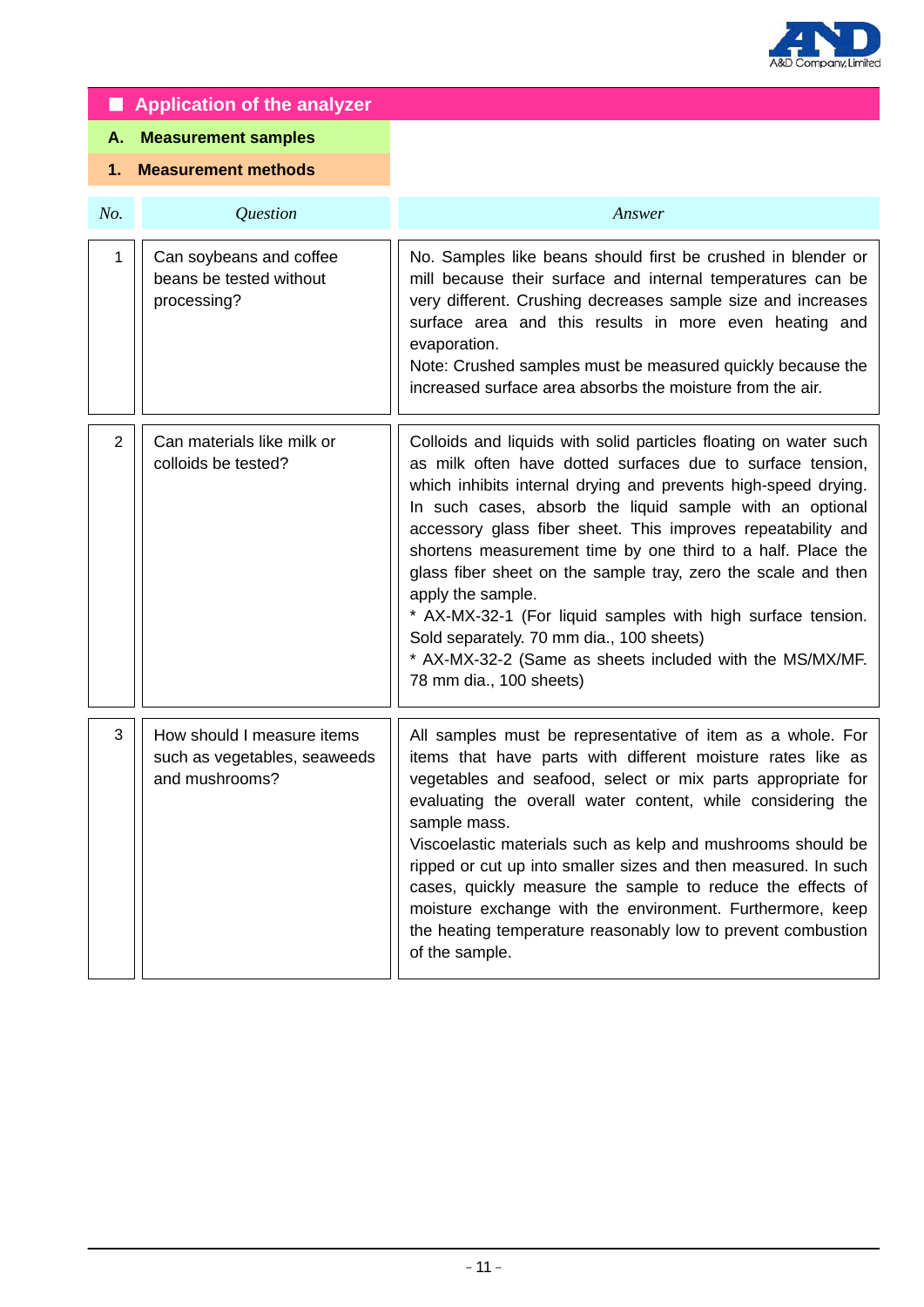

This section compares the measurement results of the MX-50 and a Karl Fischer type analyzer with a plastic sample, which has a comparatively low moisture.

### 1) Measurement conditions

- + Sample: Plastic (PET)
- + Heating temperature: 180 ºC
- + Number of measurements: 5
- + Analyzers: MX-50 heating and drying method moisture analyzer (A&D) Karl Fischer method moisture analyzer (KF)

#### 2) Results

| Analyzer | <b>Sample</b><br>weight | <b>Moisture</b>      | <b>Repeatability</b> | Coefficient of<br>variation (CV) | <b>Heating time</b> |
|----------|-------------------------|----------------------|----------------------|----------------------------------|---------------------|
|          | (g)                     | $\langle 96 \rangle$ | (%)                  | $(\% )$                          | (min)               |
| MX-50    | 10                      | 0.298                | 0.0045               | 1.49                             | 6.8                 |
| KF       | 0.3                     | 0.3072               | 0.0065               | 2.13                             | 19                  |

*\*Values for moisture and heating time are averages of 5 measurements. The number of digits is in line with the displayed values of each device. (Weight is excluded.)* 

- (1) The results showed no significant difference between the two analyzers, indicating that the MX-50 obtained the same results as a Karl Fischer type analyzer.
- (2) Furthermore, the MX-50 had a lower coefficient of variance and better repeatability when the same sample was tested repeatedly.
- (3) The MX-50 measured faster. The MX-50 took 6.8 minutes while the KF took 19 minutes, almost 3 times longer. Although not shown in the table above, the KF requires 6 minutes of preparation for measurement. When set-up time for the unit and the reagent is included, an additional 2 hours is required.
- (4) In summary, the MX-50 can obtain a moisture ratio that is equal to or better than that of the KF when measuring low-moisture plastics like PET. Furthermore, it was confirmed that the MX-50 has better reliability (accuracy) and lower variance. Finally, it has much simpler operation and can greatly reduce measurement time.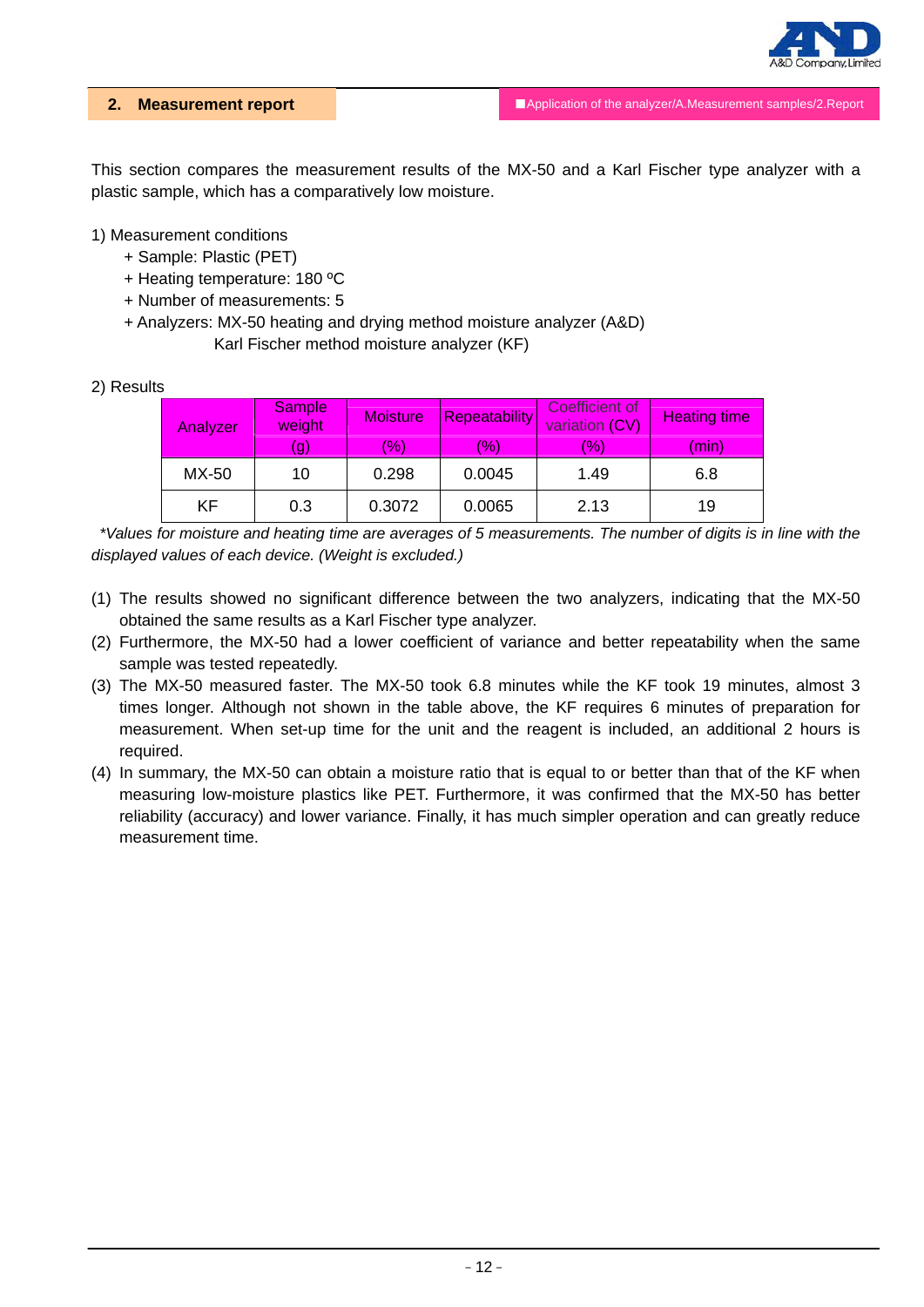

**3. Typical measurement results** ■ ■Application/A.Measurement samples/3.Typical measurement results

\*Data from *Moisture\_data.html* in *WinCT-MoistureVer.2.20M* 

# **1. Household articles**

|                |                         |     |              |               |       |       | <b>Moisture Content</b> |           |                                 |
|----------------|-------------------------|-----|--------------|---------------|-------|-------|-------------------------|-----------|---------------------------------|
|                |                         | Wt. |              | Pan           | Meas. | Mean  |                         | <b>CV</b> |                                 |
| No.            | Sample                  |     | Measurement  | Temp.         | Time  |       | Repeat-                 |           | <b>Remarks</b>                  |
|                |                         | (g) | Mode         | $(^{\circ}C)$ | (min) | Value | ability                 | Value     |                                 |
|                |                         |     |              |               |       | (% )  | (% )                    | (% )      |                                 |
|                |                         |     |              |               |       |       |                         |           | Leaves shredded for testing.    |
| 1              | Tobacco                 | 1   | Standard-MID | 100           | 6.5   | 10.58 | 0.339                   | 3.2       | Strong smell emitted during     |
|                |                         |     |              |               |       |       |                         |           | heating.                        |
|                |                         |     |              |               |       |       |                         |           | Sample was crushed with a hand  |
|                |                         |     |              |               |       |       |                         |           | mixer.                          |
| $\mathbf{2}$   | Dried dog food          | 1   | Standard-MID | 160           | 9.2   | 8.68  | 0.059                   | 0.68      | Strong smell emitted during     |
|                |                         |     |              |               |       |       |                         |           | heating.                        |
|                |                         |     |              |               |       |       |                         |           |                                 |
| 3              | Toothpaste              | 1   | Standard-MID | 180           | 6.4   | 36.43 | 0.472                   | 1.30      | Sample was spread evenly on the |
|                |                         |     |              |               |       |       |                         |           | pan.                            |
|                |                         |     |              |               |       |       |                         |           |                                 |
| 4              |                         | 1   |              | 200           | 5.5   |       |                         | 0.18      |                                 |
|                | Laundry starch (liquid) |     | Standard-MID |               |       | 93.38 | 0.170                   |           | Glass fiber sheet was used.     |
|                |                         |     |              |               |       |       |                         |           |                                 |
|                |                         |     |              |               |       |       |                         |           | Sample was spread evenly on the |
| 5              | Starch glue (paste)     | 5   | Standard-MID | 200           | 14    | 83.34 | 0.102                   | 0.12      | pan.                            |
|                |                         |     |              |               |       |       |                         |           |                                 |
|                |                         |     |              |               |       |       |                         |           | Sample was spread evenly on the |
| 6              | Bond (paste)            | 1   | Standard-MID | 200           | 9.7   | 61.3  | 0.309                   | 0.50      | pan.                            |
|                |                         |     |              |               |       |       |                         |           |                                 |
|                |                         |     |              |               |       |       |                         |           |                                 |
| $\overline{7}$ | Hand soap (liquid)      | 1   | Standard-MID | 200           | 6     | 92.01 | 0.157                   | 0.17      | Glass fiber sheet was used.     |
|                |                         |     |              |               |       |       |                         |           |                                 |
|                |                         |     |              |               |       |       |                         |           |                                 |
| 8              | Lipstick                | 1   | Standard-MID | 100           | 1.9   | 0.778 | 0.1938                  | 24.91     | Sample was spread directly on   |
|                |                         |     |              |               |       |       |                         |           | the pan.                        |
|                |                         |     |              |               |       |       |                         |           |                                 |
| 9              | Liquid foundation       | 1   | Standard-MID | 140           | 12.6  | 75.93 | 0.126                   | 0.17      | Glass fiber sheet was used.     |
|                |                         |     |              |               |       |       |                         |           |                                 |
|                |                         |     |              |               |       |       |                         |           |                                 |
| 10             | Silver fir chip (dried) | 1   | Standard-MID | 200           | 3.7   | 11.17 | 0.081                   | 0.73      |                                 |
|                |                         |     |              |               |       |       |                         |           |                                 |
|                |                         |     |              |               |       |       |                         |           |                                 |
| 11             | Silica sand             | 10  | Standard-HI  | 200           | 2.3   | 0.498 | 0.0741                  | 14.88     |                                 |
|                |                         |     |              |               |       |       |                         |           |                                 |
|                |                         |     |              |               |       |       |                         |           |                                 |
| 12             | Cement (powder)         | 5   | Standard-MID | 200           | 3     | 0.408 | 0.0222                  | 5.44      |                                 |
|                |                         |     |              |               |       |       |                         |           |                                 |
|                |                         |     |              |               |       |       |                         |           |                                 |
| 13             | Putty (paste)           | 1   | Standard-MID | 200           | 7.3   | 33.73 | 0.549                   | 1.63      |                                 |
|                |                         |     |              |               |       |       |                         |           |                                 |
|                |                         |     |              |               |       |       |                         |           |                                 |
| 14             | Synthetic resin paint   | 1   | Standard-MID | 200           | 13.6  | 53.93 | 0.150                   | 0.28      | Glass fiber sheet was used.     |
|                | (aqueous acrylic fluid) |     |              |               |       |       |                         |           |                                 |
|                |                         |     |              |               |       |       |                         |           |                                 |
| 15             | Copying paper           | 1   | Standard-MID | 200           | 2.8   | 4.69  | 0.174                   | 3.71      | Sample was cut into small bits. |
|                |                         |     |              |               |       |       |                         |           |                                 |
|                |                         |     |              |               |       |       |                         |           |                                 |
|                |                         |     |              |               |       |       |                         |           |                                 |
| 16             | Cardboard               | 1   | Standard-MID | 100           | 4.2   | 6.66  | 0.109                   | 1.64      | Sample was cut into small bits. |
|                |                         |     |              |               |       |       |                         |           |                                 |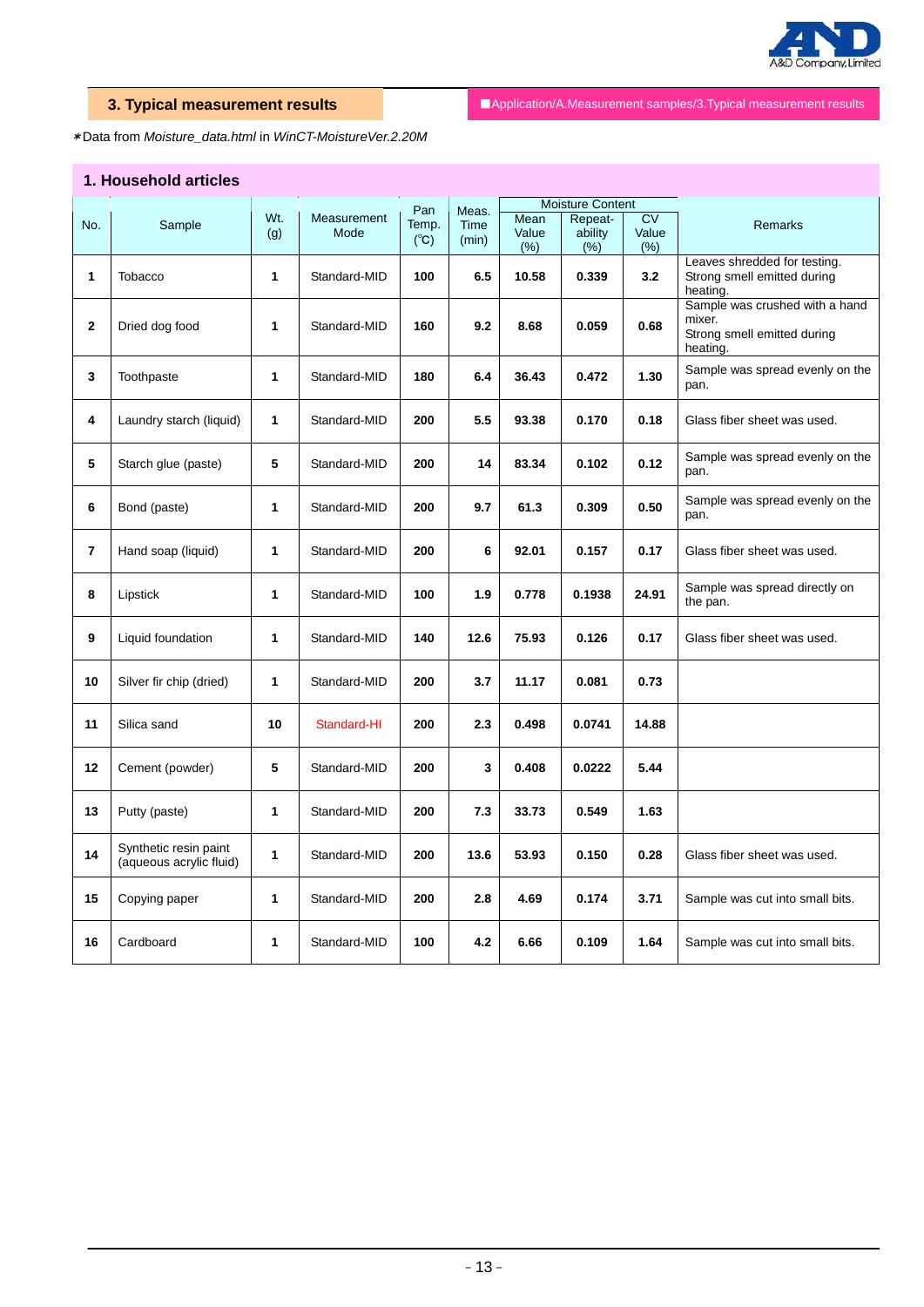

# **2. Food A (grain, beans, sea foods, seasonings, spices, and flavoring)**

|     |                          |                |              |               |       | <b>Moisture Content</b> |         |        |                           |
|-----|--------------------------|----------------|--------------|---------------|-------|-------------------------|---------|--------|---------------------------|
|     |                          | Wt.            | Measurement  | Pan           | Meas. | Mean                    | Repeat- | CV     |                           |
| No. | Sample                   | (g)            | Mode         | Temp.         | time  | Value                   | ability | Value  | Remarks                   |
|     |                          |                |              | $(^{\circ}C)$ | (min) | (%)                     | (% )    | $(\%)$ |                           |
|     |                          |                |              |               |       |                         |         |        |                           |
| 17  | Corn grits               | 5              | Standard-MID | 160           | 17.5  | 12.06                   | 0.072   | 0.6    |                           |
|     | (powder)                 |                |              |               |       |                         |         |        |                           |
|     |                          |                |              |               |       |                         |         |        |                           |
| 18  | Corn starch              | 5              | Standard-MID | 200           | 7.1   | 12.74                   | 0.137   | 1.08   |                           |
|     | (powder)                 |                |              |               |       |                         |         |        |                           |
|     |                          |                |              |               |       |                         |         |        |                           |
| 19  | Starch                   | 5              | Standard-MID | 180           |       | 15.95                   | 0.157   | 0.99   |                           |
|     |                          |                |              |               | 7.8   |                         |         |        |                           |
|     |                          |                |              |               |       |                         |         |        |                           |
| 20  | Buckwheat flour          | 5              | Standard-MID | 180           | 10.2  | 15.13                   | 0.191   | 1.26   |                           |
|     |                          |                |              |               |       |                         |         |        |                           |
|     |                          |                |              |               |       |                         |         |        |                           |
| 21  | Soft flour               | 5              | Standard-MID | 200           | 7.3   | 13.03                   | 0.260   | 2.00   |                           |
|     |                          |                |              |               |       |                         |         |        |                           |
|     |                          |                |              |               |       |                         |         |        |                           |
| 22  | Rice flour               | 5              | Standard-MID | 200           | 7.6   | 12.89                   | 0.134   | 1.04   |                           |
|     |                          |                |              |               |       |                         |         |        |                           |
|     |                          |                |              |               |       |                         |         |        |                           |
| 23  | Oats                     | 5              | Standard-MID | 200           | 13.7  | 13.56                   | 0.066   | 0.49   |                           |
|     |                          |                |              |               |       |                         |         |        |                           |
|     | Pre-processed oats       |                |              |               |       |                         |         |        |                           |
| 24  |                          | 1              | Standard-MID | 160           | 19.7  | 11.8                    | 0.352   | 2.98   |                           |
|     | (grain)                  |                |              |               |       |                         |         |        |                           |
|     |                          |                |              |               |       |                         |         |        | Sample was crushed with   |
| 25  | White rice               | 5              | Standard-MID | 200           | 14.3  | 15.88                   | 0.198   | 1.25   | hand mixer.               |
|     |                          |                |              |               |       |                         |         |        |                           |
|     |                          |                |              |               |       |                         |         |        |                           |
| 26  | Pre-washed rice          | 1              | Standard-MID | 200           | 9.4   | 16.08                   | 0.214   | 1.33   |                           |
|     |                          |                |              |               |       |                         |         |        |                           |
|     |                          |                |              |               |       |                         |         |        |                           |
| 27  | Packaged rice            | 1              | Standard-MID | 200           | 15.3  | 64.51                   | 0.384   | 0.60   |                           |
|     |                          |                |              |               |       |                         |         |        |                           |
|     |                          |                |              |               |       |                         |         |        |                           |
| 28  | Soybean powder           | 5              | Standard-MID | 160           | 8.2   | 9.92                    | 0.061   | 0.61   |                           |
|     |                          |                |              |               |       |                         |         |        |                           |
| 29  | Cashew nuts              | 5              | Standard-MID | 140           | 8.5   | 3.04                    | 0.010   | 0.33   | Sample was crushed with   |
|     |                          |                |              |               |       |                         |         |        | hand mixer.               |
|     |                          |                |              |               |       |                         |         |        |                           |
| 30  | <b>Butter peanuts</b>    | 5              | Standard-MID | 140           | 9.6   | 2.1                     | 0.077   | 3.67   | Sample was crushed with   |
|     |                          |                |              |               |       |                         |         |        | hand mixer.               |
|     |                          |                |              |               |       |                         |         |        |                           |
| 31  | Ground coffee beans      | 5 <sub>5</sub> | Standard-MID | 140           | 9.8   | 4.43                    | 0.036   | 0.81   |                           |
|     | (powder)                 |                |              |               |       |                         |         |        |                           |
|     |                          |                |              |               |       |                         |         |        |                           |
| 32  | Dried squid              | 2              | Standard-MID | 180           | 20.5  | 26.21                   | 0.312   | 1.19   | Sample was cut into small |
|     |                          |                |              |               |       |                         |         |        | bits.                     |
|     | Dried squid              |                |              |               |       |                         |         |        | Sample was cut into small |
| 33  | (cooked)                 | 2              | Standard-MID | 140           | 16.5  | 18.55                   | 0.324   | 1.75   | bits.                     |
|     |                          |                |              |               |       |                         |         |        |                           |
|     |                          |                |              |               |       |                         |         |        | Sample was crushed with   |
| 34  | Dried sardine            | 2              | Standard-MID | 160           | 8.3   | 17.28                   | 0.235   | 1.36   | hand mixer.               |
|     |                          |                |              |               |       |                         |         |        |                           |
|     |                          |                |              |               |       |                         |         |        |                           |
| 35  | Dried young sardine      | 5              | Standard-MID | 200           | 15.3  | 70.23                   | 0.246   | 0.35   |                           |
|     |                          |                |              |               |       |                         |         |        |                           |
|     |                          |                |              |               |       |                         |         |        | Sample was crushed with   |
| 36  | Dried bonito fish flakes | 1              | Standard-MID | 120           | 6.0   | 14.69                   | 0.770   | 5.24   | hand mixer.               |
|     |                          |                |              |               |       |                         |         |        |                           |
|     |                          |                |              |               |       |                         |         |        | Sample was cut into small |
| 37  | Fish sausage             | $\mathbf{2}$   | Standard-MID | 200           | 15.6  | 78.02                   | 0.227   | 0.29   | bits.                     |
|     |                          |                |              |               |       |                         |         |        |                           |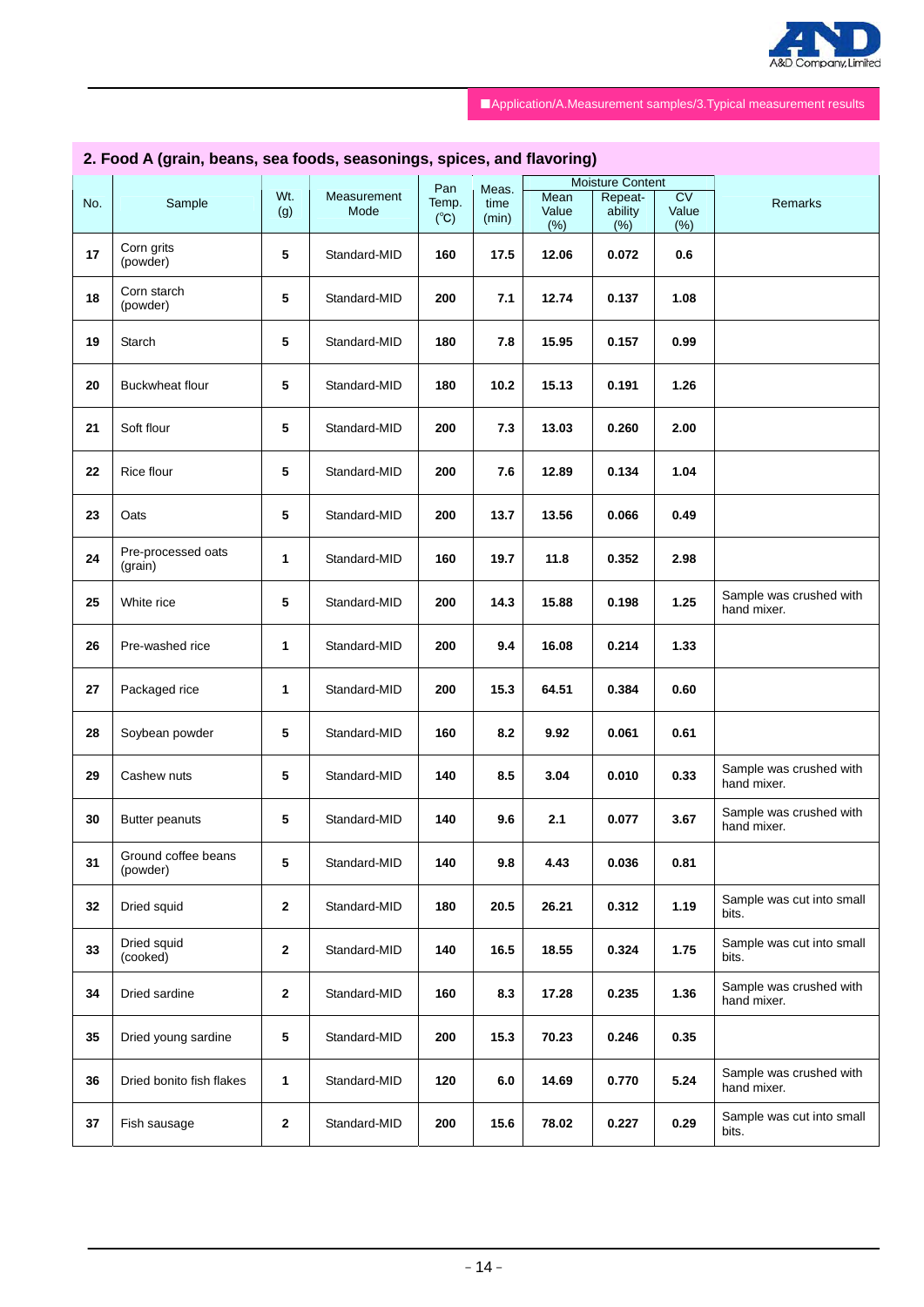

|     |                                   |              |                     | Pan                    | Meas.         |                       | <b>Moisture Content</b>    |                                         |                                                           |
|-----|-----------------------------------|--------------|---------------------|------------------------|---------------|-----------------------|----------------------------|-----------------------------------------|-----------------------------------------------------------|
| No. | Sample                            | Wt.<br>(g)   | Measurement<br>Mode | Temp.<br>$(C^{\circ})$ | time<br>(Min) | Mean<br>Value<br>(% ) | Repeat-<br>ability<br>(% ) | $\overline{\text{CV}}$<br>Value<br>(% ) | <b>Remarks</b>                                            |
| 38  | Sugar crystals<br>(powder)        | 5            | Standard-MID        | 160                    | 1.7           | 0.162                 | 0.0130                     | 8.02                                    |                                                           |
| 39  | Soft brown sugar<br>(powder)      | 5            | Standard-MID        | 160                    | 5.4           | 0.973                 | 0.0386                     | 3.97                                    |                                                           |
| 40  | Seasoned salt                     | 5            | Standard-MID        | 100                    | $1.1$         | 0.086                 | 0.0151                     | 17.56                                   |                                                           |
| 41  | Salt                              | 5            | Standard-MID        | 200                    | 1.7           | 0.16                  | 0.0082                     | 5.00                                    |                                                           |
| 42  | Flavor seasoning                  | 5            | Standard-MID        | 100                    | 8.5           | 1.55                  | 0.02                       | 1.29                                    |                                                           |
| 43  | Ketchup                           | $\mathbf{1}$ | Standard-MID        | 160                    | 16.1          | 70.42                 | 0.643                      | 0.91                                    | Sample was pressed<br>between two glass fiber<br>sheets.  |
| 44  | Mayonnaise<br>(egg yolk type)     | $\mathbf{1}$ | Standard-MID        | 160                    | 8.5           | 22.00                 | 0.050                      | 0.23                                    |                                                           |
| 45  | Pepper<br>(coarsely ground)       | 5            | Standard-MID        | 160                    | 15.9          | 12.23                 | 0.142                      | 1.16                                    |                                                           |
| 46  | Chili pepper powder               | 5            | Standard-MID        | 120                    | 17.3          | 5.81                  | 0.060                      | 1.03                                    |                                                           |
| 47  | Seasoned chili pepper<br>powder   | 5            | Standard-MID        | 120                    | 16.9          | 4.9                   | 0.085                      | 1.73                                    |                                                           |
| 48  | Powder mustard                    | 5            | Standard-MID        | 140                    | 9.3           | 4.76                  | 0.051                      | 1.07                                    |                                                           |
| 49  | Powder horse radish               | 5            | Standard-MID        | 140                    | 11.4          | 3.7                   | 0.082                      | 2.22                                    |                                                           |
| 50  | Grated horse radish<br>(paste)    | $\mathbf{1}$ | Standard-MID        | 200                    | 15.1          | 39.07                 | 0.123                      | 0.32                                    | Sample was spread on<br>glass fiber sheet and<br>crushed. |
| 51  | Grated ginger<br>(paste)          | 1            | Standard-MID        | 200                    | 11.9          | 84.77                 | 0.439                      | 0.52                                    |                                                           |
| 52  | Dijon mustard<br>(granular paste) | 1            | Standard-MID        | 200                    | 13.5          | 54.55                 | 0.416                      | 0.76                                    |                                                           |
| 53  | Citric acid                       | 5            | Standard-MID        | 100                    | 7.2           | 4.54                  | 0.210                      | 4.63                                    |                                                           |
| 54  | Anhydrous glucose                 | 5            | Standard-MID        | 140                    | 1.7           | 0.696                 | 0.0054                     | 0.78                                    |                                                           |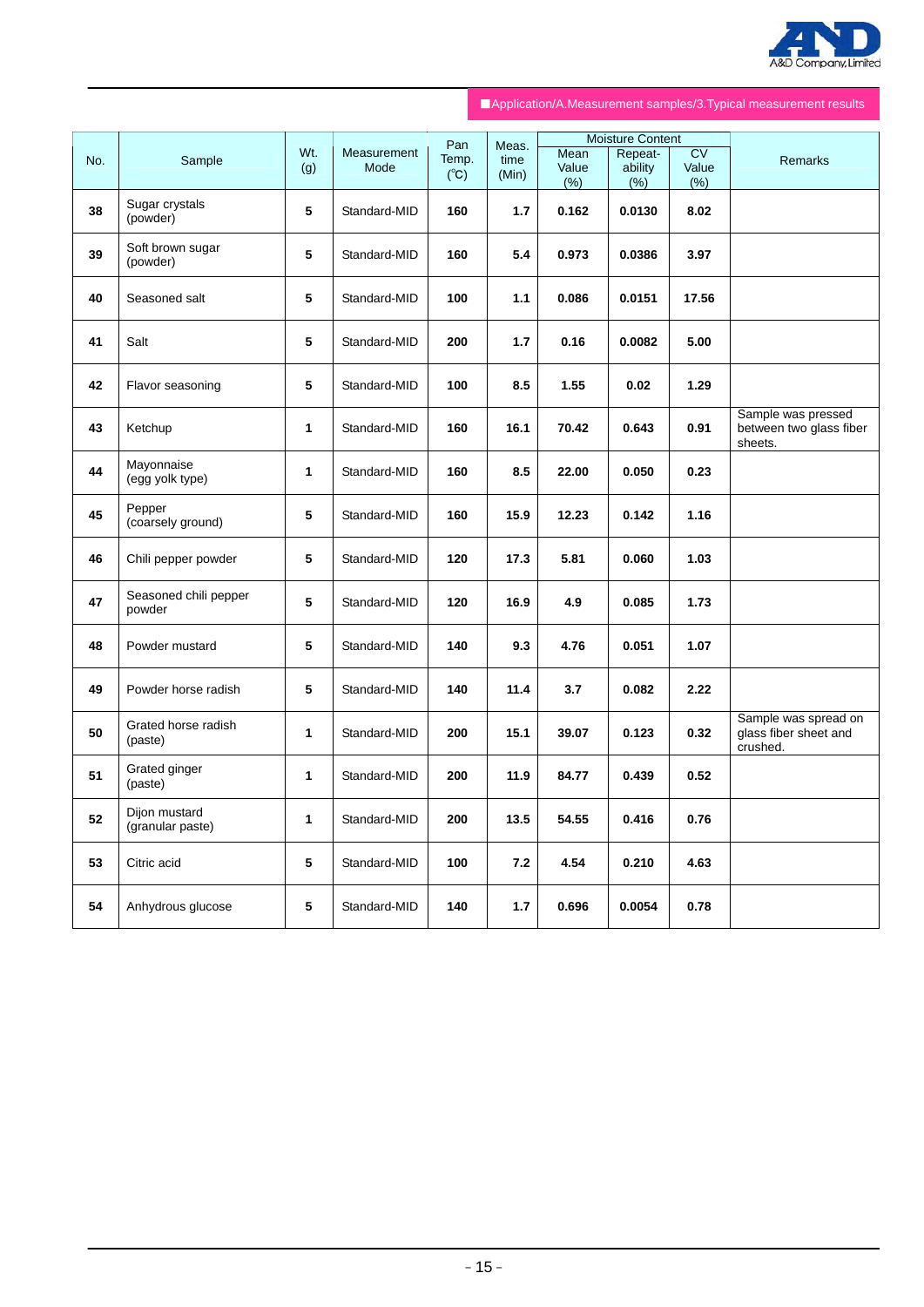

# **3. Food B (processed foods, dairy products, snacks and sweets, beverages, and others)**

|     |                              |              |              | Pan           | Meas. |       | <b>Moisture Content</b> |       |                         |
|-----|------------------------------|--------------|--------------|---------------|-------|-------|-------------------------|-------|-------------------------|
|     |                              | Wt.          | Measurement  | Temp.         |       | Mean  | Repeat-                 | CV    | Remarks                 |
| No. | Sample                       | (g)          | Mode         |               | time  | Value | ability                 | Value |                         |
|     |                              |              |              | $(^{\circ}C)$ | (Min) | (% )  | (% )                    | (% )  |                         |
|     |                              |              |              |               |       |       |                         |       |                         |
| 55  | <b>Bread</b>                 | 1            | Standard-MID | 160           | 7.3   | 36.65 | 0.550                   | 1.50  | Sample was broken into  |
|     |                              |              |              |               |       |       |                         |       | bits.                   |
|     |                              |              |              |               |       |       |                         |       |                         |
|     |                              |              |              |               |       |       |                         |       |                         |
| 56  | Bread crumbs                 | 1            | Standard-MID | 200           | 6.2   | 32.36 | 0.505                   | 1.56  |                         |
|     |                              |              |              |               |       |       |                         |       |                         |
|     |                              |              |              |               |       |       |                         |       |                         |
| 57  | Dried soup                   | 5            | Standard-MID | 140           | 14.1  | 4.73  | 0.079                   | 1.67  |                         |
|     |                              |              |              |               |       |       |                         |       |                         |
|     |                              |              |              |               |       |       |                         |       | Sample was pressed      |
| 58  | Instant bean paste soup      | 1            | Standard-MID | 160           | 12.9  | 63.43 | 0.728                   | 1.15  | between two glass fiber |
|     |                              |              |              |               |       |       |                         |       | sheets.                 |
|     |                              |              |              |               |       |       |                         |       |                         |
|     |                              |              |              |               |       |       |                         |       | Sample was crushed by   |
| 59  | Instant Chinese noodles      | $\mathbf{2}$ | Standard-MID | 140           | 9.6   | 1.53  | 0.091                   | 5.96  | light tapping.          |
|     |                              |              |              |               |       |       |                         |       |                         |
|     |                              |              |              |               |       |       |                         |       | Sample was crushed by   |
| 60  | Crouton                      | $\mathbf{2}$ | Standard-MID | 160           | 8.4   | 5.68  | 0.119                   | 2.10  |                         |
|     |                              |              |              |               |       |       |                         |       | light tapping.          |
|     |                              |              |              |               |       |       |                         |       |                         |
| 61  | Brown rice cereal            | $\mathbf{2}$ | Standard-MID | 160           | 7.9   | 4.42  | 0.071                   | 1.61  | Sample was crushed by   |
|     |                              |              |              |               |       |       |                         |       | light tapping.          |
|     |                              |              |              |               |       |       |                         |       |                         |
|     |                              |              |              |               |       |       |                         |       | Sample was crushed by   |
| 62  | Dried spaghetti              | $\mathbf{2}$ | Standard-MID | 200           | 15.8  | 13.7  | 0.211                   | 1.54  | light tapping.          |
|     |                              |              |              |               |       |       |                         |       |                         |
|     |                              |              |              |               |       |       |                         |       | Sample was cut to       |
| 63  | Dried wheat noodle           | 5            | Standard-MID | 200           | 20    | 13.36 | 0.109                   | 0.82  | about 3cm.              |
|     |                              |              |              |               |       |       |                         |       |                         |
|     |                              |              |              |               |       |       |                         |       |                         |
| 64  | Dried bean starch vermicelli | $\mathbf{2}$ | Standard-MID | 200           | 15.8  | 14.8  | 0.150                   | 1.01  | Sample was cut to       |
|     |                              |              |              |               |       |       |                         |       | about 3cm.              |
|     |                              |              |              |               |       |       |                         |       |                         |
| 65  | Dried brown seaweed          | 1            | Standard-MID | 200           | 9.2   | 11.49 | 0.367                   | 3.19  | Sample was crushed      |
|     |                              |              |              |               |       |       |                         |       | with hand mixer.        |
|     |                              |              |              |               |       |       |                         |       |                         |
|     |                              |              |              |               |       |       |                         |       | Sample was cut to       |
| 66  | Wood ear mushroom (sliced)   | $\mathbf{2}$ | Standard-MID | 180           | 18.3  | 13.13 | 0.227                   | 1.73  | about 3cm.              |
|     |                              |              |              |               |       |       |                         |       |                         |
|     |                              |              |              |               |       |       |                         |       | Sample was cut into     |
| 67  | Beef jerky                   | $\mathbf{2}$ | Standard-MID | 200           | 26.7  | 27.65 | 0.243                   | 0.88  | small bits.             |
|     |                              |              |              |               |       |       |                         |       |                         |
|     |                              |              |              |               |       |       |                         |       |                         |
| 68  | Rice cracker                 | 5            | Standard-MID | 140           | 17.1  | 6.93  | 0.045                   | 0.65  | Sample was crushed by   |
|     |                              |              |              |               |       |       |                         |       | light tapping.          |
|     |                              |              |              |               |       |       |                         |       |                         |
|     |                              |              |              |               |       |       |                         |       | Sample was crushed by   |
| 69  | Cookie                       | 5            | Standard-MID | 140           | 5.5   | 2     | 0.054                   | 2.70  | light tapping.          |
|     |                              |              |              |               |       |       |                         |       |                         |
|     |                              |              |              |               |       |       |                         |       | Sample was stretched    |
| 70  | Caramel                      | 2            | Standard-MID | 140           | 16.4  | 5.94  | 0.071                   | 1.20  | to 1mm thick and then   |
|     |                              |              |              |               |       |       |                         |       | placed on a glass fiber |
|     |                              |              |              |               |       |       |                         |       | sheet.                  |
|     | Banana chips                 |              |              |               |       |       |                         |       | Sample was crushed by   |
| 71  | (dried slice)                | 1            | Standard-MID | 180           | 7.0   | 4.53  | 0.060                   | 1.32  |                         |
|     |                              |              |              |               |       |       |                         |       | light tapping.          |
|     |                              |              |              |               |       |       |                         |       |                         |
| 72  | Potato chips                 | 5            | Standard-MID | 140           | 9.3   | 1.88  | 0.054                   | 2.87  | Sample was crushed by   |
|     |                              |              |              |               |       |       |                         |       | light tapping.          |
|     |                              |              |              |               |       |       |                         |       |                         |
|     | Snack                        |              |              |               |       |       |                         |       | Sample was crushed by   |
| 73  | (shrimp flavor)              | 5            | Standard-MID | 160           | 6.4   | 2.54  | 0.043                   | 1.69  | light tapping.          |
|     |                              |              |              |               |       |       |                         |       |                         |
|     | Snack                        |              |              |               |       |       |                         |       | Sample was crushed by   |
| 74  | (instant fried noodle)       | 5            | Standard-MID | 140           | 8.7   | 1.31  | 0.039                   | 2.98  |                         |
|     |                              |              |              |               |       |       |                         |       | light tapping.          |
|     |                              |              |              |               |       |       |                         |       |                         |
| 75  | Jam                          | 1            | Standard-MID | 160           | 17.0  | 33.96 | 0.109                   | 0.32  |                         |
|     |                              |              |              |               |       |       |                         |       |                         |
|     |                              |              |              |               |       |       |                         |       |                         |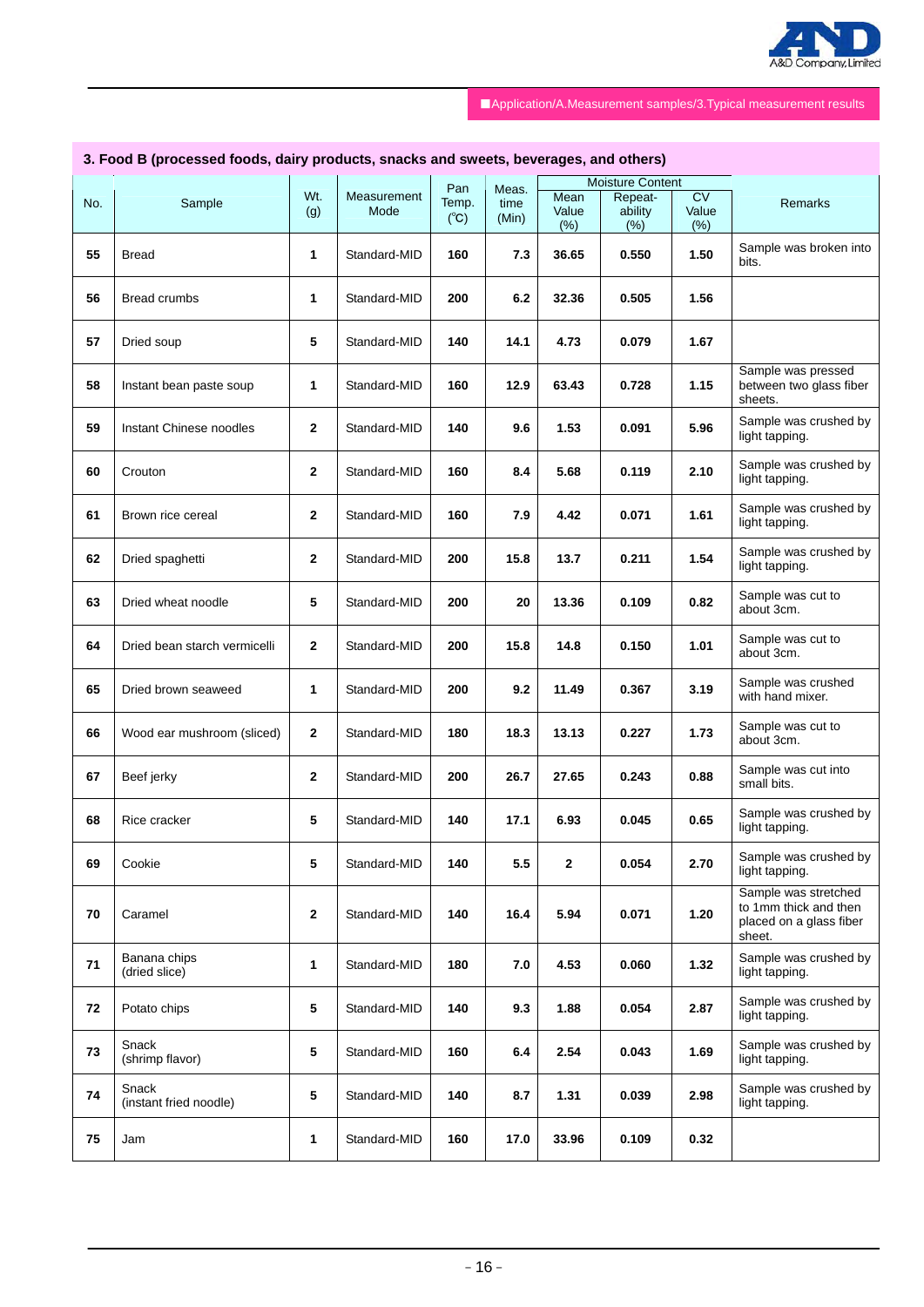

|     |                                          |                 |                                     | Pan                    |                        |                      | <b>Moisture Content</b>    |                              |                                                                |
|-----|------------------------------------------|-----------------|-------------------------------------|------------------------|------------------------|----------------------|----------------------------|------------------------------|----------------------------------------------------------------|
| No. | Sample                                   | Wt.<br>(g)      | Measurement<br>Mode                 | Temp.<br>$(^{\circ}C)$ | Meas.<br>time<br>(Min) | Mean<br>Value<br>(%) | Repeat-<br>ability<br>(% ) | <b>CV</b><br>Value<br>$(\%)$ | Remarks                                                        |
| 76  | Honey<br>(drying temp., 120°C)           | 1               | Standard-MID                        | 120                    | 20.3                   | 17.76                | 0.282                      | 1.59                         | Sample was placed on<br>a glass fiber sheet.                   |
| 77  | Honey<br>(drying temp., $140^{\circ}$ C) | 1               | Standard-MID                        | 140                    | 14.5                   | 19.38                | 0.539                      | 2.78                         | Sample was placed on<br>a glass fiber sheet.                   |
| 78  | Honey<br>(drying temp., 160°C)           | 1               | Standard-MID                        | 160                    | 20.4                   | 22.92                | 1.599                      | 6.98                         | Sample was placed on<br>a glass fiber sheet.                   |
| 79  | Sweetened Condensed milk                 | 1               | Standard-MID                        | 140                    | 11.9                   | 25.59                | 0.400                      | 1.56                         | Sample was placed on<br>a glass fiber sheet.                   |
| 80  | <b>Milk</b><br>(with vegetable oil)      | 1               | Standard-MID                        | 200                    | 4.5                    | 61.83                | 0.491                      | 0.79                         | Glass fiber sheet was<br>used.                                 |
| 81  | Fat spread                               | 1               | Standard-MID                        | 140                    | 5.8                    | 28.67                | 0.060                      | 0.21                         |                                                                |
| 82  | <b>Butter</b><br>(solid, salted)         | 1               | Standard-MID                        | 140                    | 4.1                    | 14.94                | 0.186                      | 1.24                         |                                                                |
| 83  | Grated cheese                            | 1               | Standard-MID                        | 160                    | 8.1                    | 10.65                | 0.252                      | 2.37                         |                                                                |
| 84  | Skimmed milk                             | $\mathbf{2}$    | Standard-MID                        | 140                    | 16.7                   | 6.49                 | 0.255                      | 3.93                         |                                                                |
| 85  | Modified powdered milk<br>(for nursing)  | $\mathbf{2}$    | Standard-HI                         | 120                    | 6.7                    | 3.29                 | 0.015                      | 0.46                         |                                                                |
| 86  | Milk                                     | 1               | Standard-MID                        | 140                    | 6.7                    | 87.11                | 0.069                      | 0.08                         | Glass fiber sheet was<br>used.                                 |
| 87  | Yogurt A                                 | 1               | Standard-MID                        | 160                    | 11.5                   | 81.17                | 0.383                      | 0.47                         | Glass fiber sheet was<br>used.                                 |
| 88  | Yogurt B                                 | 1               | Automatic<br>(0.5% <sub>m</sub> in) | 180                    | 5.4                    | 88.07                | 0.209                      | 0.24                         | Sample was flattened<br>between a folded glass<br>fiber sheet. |
| 89  | Soy milk                                 | 1               | Standard-MID                        | 180                    | 5.6                    | 90.11                | 0.142                      | 0.16                         | Glass fiber sheet was<br>used.                                 |
| 90  | Green tea leaves                         | 5               | Standard-MID                        | 140                    | 11.6                   | 5.53                 | 0.023                      | 0.42                         | Sample was broken up<br>with hand mixer.                       |
| 91  | Instant coffee A                         | 1               | Standard-MID                        | 120                    | 7.1                    | 7.66                 | 0.100                      | 1.30                         |                                                                |
| 92  | Instant coffee B                         | 4               | Standard-MID                        | 100                    | 5.9                    | 2.06                 | 0.055                      | 12.67                        |                                                                |
| 93  | Orange juice<br>(from concentrate)       | 1               | Standard-MID                        | 140                    | 7.3                    | 89.48                | 0.209                      | 0.23                         | Glass fiber sheet was<br>used.                                 |
| 94  | Sports drink<br>(powdered)               | 5               | Standard-MID                        | 120                    | 2.7                    | 0.408                | 0.0476                     | 11.67                        |                                                                |
| 95  | Sports drink<br>(jelly)                  | 1               | Standard-MID                        | 140                    | 17.5                   | 76.3                 | 0.285                      | 0.37                         | Glass fiber sheet was<br>used.                                 |
| 96  | Agar powder                              | $5\phantom{.0}$ | Standard-MID                        | 180                    | 8.5                    | 17.76                | 0.125                      | 0.70                         |                                                                |
| 97  | Gelatin<br>(powder)                      | 5               | Standard-MID                        | 200                    | 15.4                   | 16.03                | 0.223                      | 1.39                         |                                                                |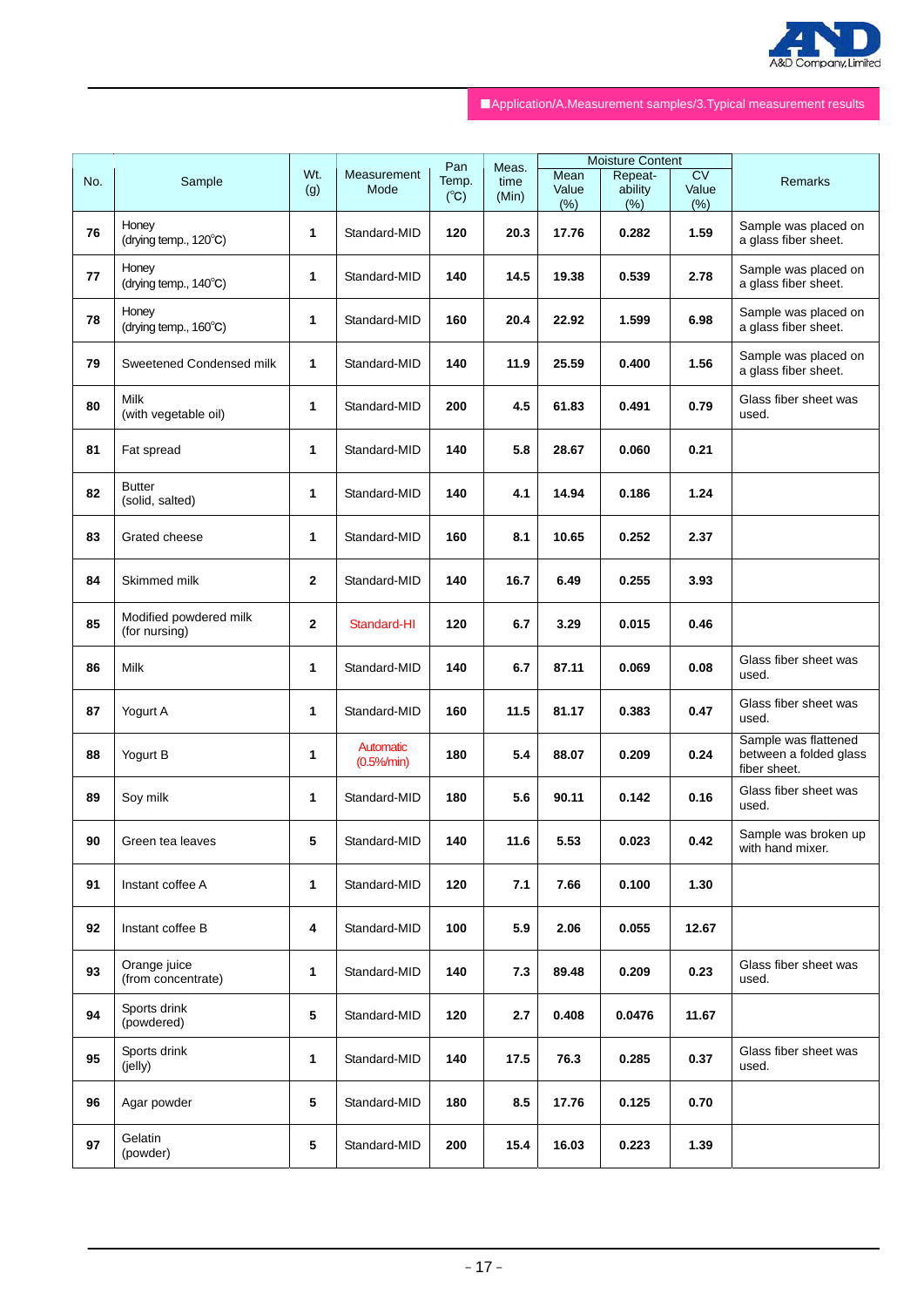

# **4. Chemicals and industrial products**

|     |                        |                                                           |              |                     | Pan                    | <b>Meas</b> |               | <b>Moisture Content</b> |                          |                                                                                                                                                                                     |
|-----|------------------------|-----------------------------------------------------------|--------------|---------------------|------------------------|-------------|---------------|-------------------------|--------------------------|-------------------------------------------------------------------------------------------------------------------------------------------------------------------------------------|
| No. | Classifi-<br>cation    | Sample                                                    | Wt.<br>(g)   | Measurement<br>Mode | Temp.<br>$(^{\circ}C)$ | time        | Mean<br>Value | Repeat-<br>ability      | $\overline{CV}$<br>Value | Remarks                                                                                                                                                                             |
|     |                        |                                                           |              |                     |                        | (Min)       | (% )          | $(\% )$                 | (%)                      |                                                                                                                                                                                     |
| 98  | Chemicals              | Skin-care cream<br>(paste)                                | $\mathbf{1}$ | Standard-MID        | 160                    | 16          | 77.06         | 0.543                   | 0.70                     | Sample was flattened<br>between a folded glass<br>fiber sheet.                                                                                                                      |
| 99  | Chemicals              | Sodium tartrate<br>dihydrate                              | 5            | Standard-MID        | 160                    | 6.8         | 15.74         | 0.010                   | 0.06                     |                                                                                                                                                                                     |
| 100 | Chemicals              | Cellulose                                                 | 5            | Standard-MID        | 180                    | 5.2         | 4.37          | 0.136                   | 3.11                     |                                                                                                                                                                                     |
| 101 | Chemicals              | Calcium stearate                                          | 5            | Standard-MID        | 180                    | 7.6         | 2.9           | 0.03                    | 1.03                     | Strong smell emitted<br>during heating.                                                                                                                                             |
| 102 | Chemicals              | Zinc oxide                                                | 5            | Standard-HI         | 200                    | 2.1         | 0.148         | 0.0084                  | 5.68                     | Karl Fischer method;<br>Temp: 200 °C;<br>2 g sample;<br>5 measurements:<br>Average moisture<br>content: 0.080%,<br>Repeatability: 0.0099%;<br>Average measurement<br>time: 9.2 min. |
| 103 | Chemicals              | Aluminum oxide                                            | 5            | Standard-HI         | 200                    | 2.4         | 0.098         | 0.013                   | 13.27                    |                                                                                                                                                                                     |
| 104 | Chemicals              | Magnesium oxide                                           | $\mathbf{2}$ | Standard-HI         | 200                    | 5.2         | 1.52          | 0.164                   | 10.79                    |                                                                                                                                                                                     |
| 105 | Chemicals              | Talc                                                      | 5            | Standard-HI         | 200                    | 2.5         | 0.144         | 0.0114                  | 7.92                     |                                                                                                                                                                                     |
| 106 | Chemicals              | Calcium<br>Carbonate                                      | 5            | Standard-<br>Hi     | 200                    | 3.1         | 0.228         | 0.0205                  | 8.99                     |                                                                                                                                                                                     |
| 107 | Industrial<br>products | Charcoal<br>(Powder)                                      | 1            | Standard-MID        | 200                    | 2.5         | 11.24         | 0.591                   | 5.26                     |                                                                                                                                                                                     |
| 108 | Industrial<br>products | Activated charcoal<br>(Particulate, for<br>deodorant use) | 5            | Standard-MID        | 120                    | 6.6         | 9.96          | 0.142                   | 1.43                     |                                                                                                                                                                                     |
| 109 | Industrial<br>products | Silica gel<br>(particulate)                               | 5            | Standard-MID        | 200                    | 5.2         | 11.74         | 0.072                   | 0.61                     | Left at room<br>temperature (23°C) for<br>24 hours.                                                                                                                                 |
| 110 | Industrial<br>products | Silica gel (tablet)                                       | 3            | Standard-MID        | 200                    | 4.7         | 8.25          | 0.068                   | 0.82                     | Left at room<br>temperature $(23^{\circ}C)$ for<br>24 hours.                                                                                                                        |
| 111 | Industrial<br>products | Printer toner<br>(powder, black)                          | 5            | Standard-MID        | 100                    | 1.6         | 0.298         | 0.0130                  | 4.36                     |                                                                                                                                                                                     |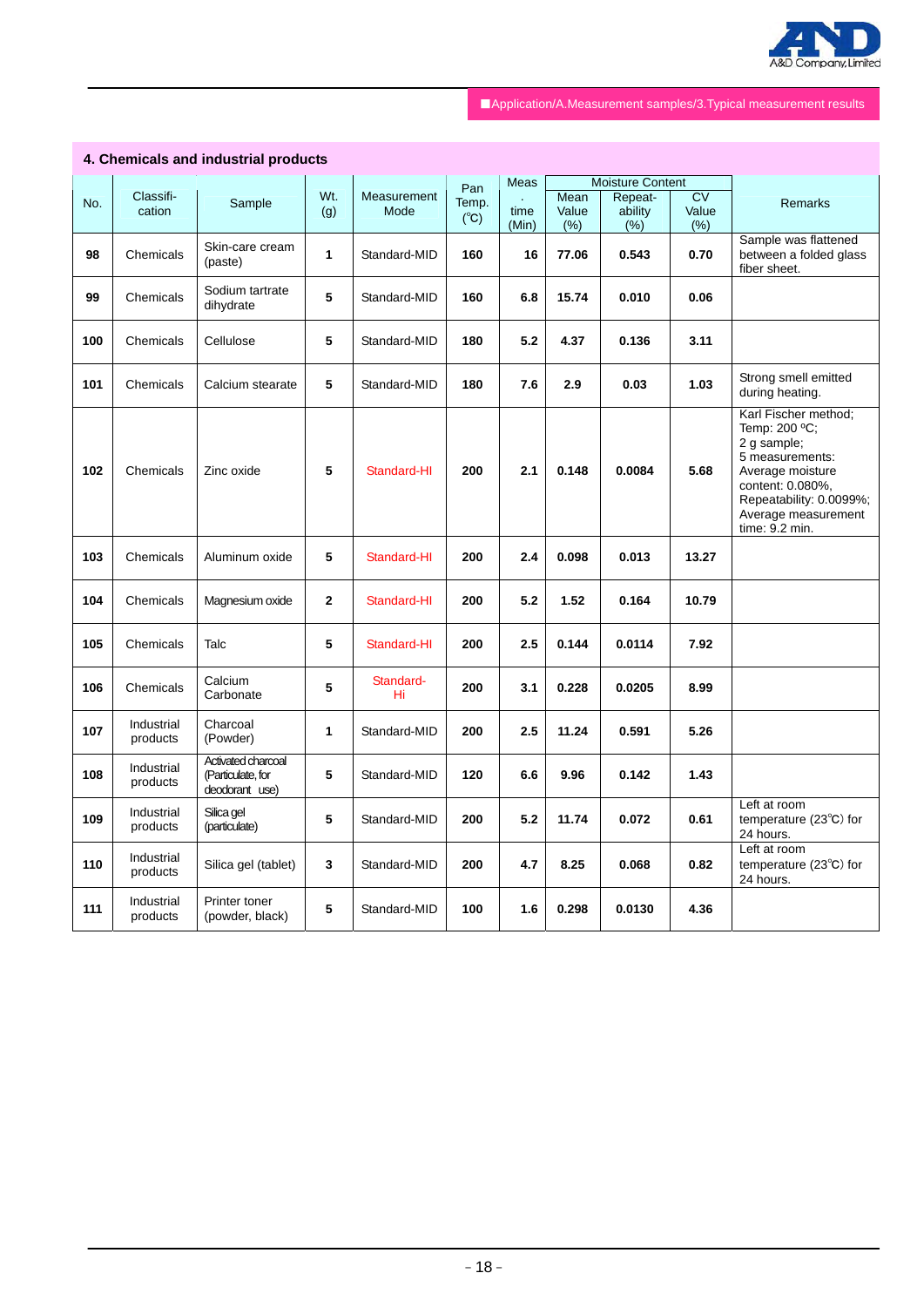

|     |                     | 5. Plastic, electronic parts and rubber             |     |                                |                        |               |               |                                    |               |                                                                                                                                                                                                                                   |
|-----|---------------------|-----------------------------------------------------|-----|--------------------------------|------------------------|---------------|---------------|------------------------------------|---------------|-----------------------------------------------------------------------------------------------------------------------------------------------------------------------------------------------------------------------------------|
|     | Classifi-           |                                                     | Wt. | <b>Measurement</b>             | Pan                    | Meas.         | Mean          | <b>Moisture Content</b><br>Repeat- | CV            |                                                                                                                                                                                                                                   |
| No. | cation              | Sample                                              | (g) | Mode                           | Temp.<br>$(^{\circ}C)$ | time<br>(Min) | Value<br>(% ) | ability<br>(% )                    | Value<br>(% ) | <b>Remarks</b>                                                                                                                                                                                                                    |
| 112 | Plastic             | Polyethylene<br>terephthalate<br>pellet             | 10  | Standard-HI                    | 180                    | 6.8           | 0.298         | 0.0045                             | 1.34          | Karl Fischer method;<br>Temp: 180 °C; 0.3 g<br>sample; 5<br>measurements:<br>Average moisture<br>content: 0.307%;<br>Repeatability: 0.0065%,<br>Average measurement<br>time: 19.1 min.                                            |
| 113 | Plastic             | ABS resin pellet                                    | 10  | Automatic<br>$(0.005\% / min)$ | 140                    | 12.1          | 0.425         | 0.0093                             | 2.19          | Karl Fischer method;<br>Temp: 140 °C; 0.2 g<br>sample; 4<br>measurements:<br>Average moisture<br>content: 0.27%:<br>Repeatability: 0.0177%;<br>Average measurement<br>time: 15.7 min.                                             |
| 114 | Plastic             | Polv-<br>methylmethacrylate<br>resin pellet         | 10  | Automatic<br>$(0.005\% / min)$ | 100                    | 19.4          | 0.488         | 0.015                              | 3.07          | Strong smell emitted<br>during heating.<br>Karl Fischer method;<br>Temp: 100 °C; 0.2 g<br>sample; 4<br>measurements:<br>Average moisture<br>content: 0.301%;<br>Repeatability: 0.0131%;<br>Average measurement<br>time: 30.4 min. |
| 115 | Electronic<br>parts | CPU<br>(100)<br>pin,<br>plastic QFP, 14 x 20<br>mm) | 10  | Standard-HI                    | 120                    | 1.7           | 0.064         | 0.0055                             | 8.59          | Left in a thermostatic<br>chamber of 80% RH<br>and 30 °C for 48 hours.                                                                                                                                                            |
| 116 | Rubber              | Ground tire                                         | 5   | Standard-MID                   | 200                    | 4.3           | 22.3          | 0.08                               | 0.36          | Sample was crushed<br>finely.                                                                                                                                                                                                     |
| 117 | Sewage              | Sewage (human<br>waste, liquid)                     | 1   | Standard-MID                   | 140                    | 5.7           | 99.14         | 0.233                              | 0.24          | Glass fiber sheet was<br>used.<br>Strong smell emitted<br>during heating.                                                                                                                                                         |
| 118 | Sewage              | Sewage (Human<br>waste,<br>dehydrated<br>paste)     | 5   | Standard-MID                   | 200                    | 16.3          | 86.64         | 0.560                              | 0.65          | Strong smell emitted<br>during heating.                                                                                                                                                                                           |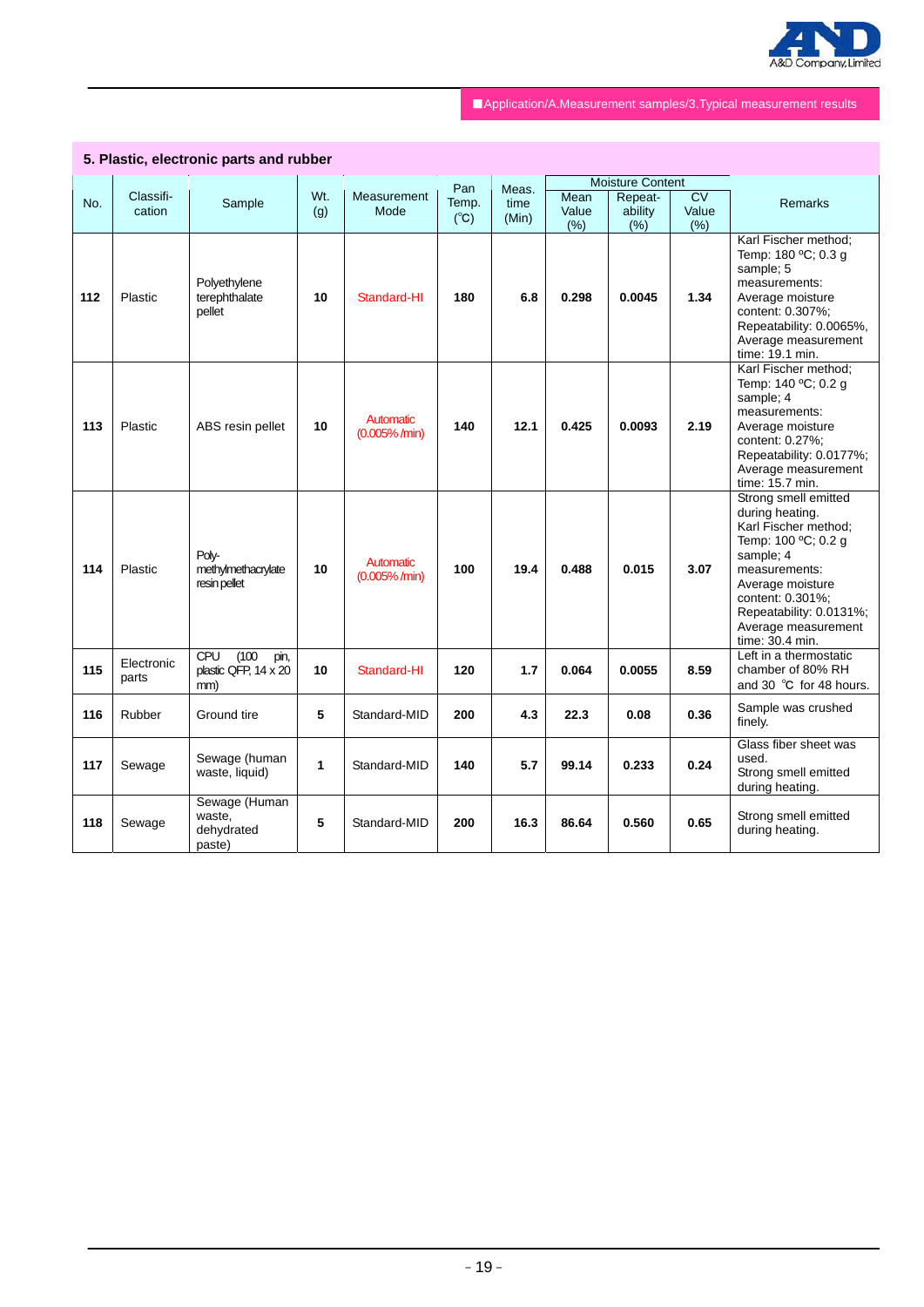

**B. Data analysis** 

■Application/B.Data analysis/1.*WinCT-Moisture*

# **1. WindowsTM communication software: WinCT-Moisture**

WinCT-Moisture enables easy transfer of measurement data via RS-232C from A&D MS/MX/MF/ML heating and drying moisture analyzers to PCs for storage and analysis.

WinCT-Moisture (CD-ROM) is included with the MS and MX, but it can also be obtained as Accessory No. AX-MX-42.

WinCT-Moisture Windows data transmission software includes the following four applications along with measurement data of 100 typical samples.

(1) Data transmission applications

- RsFig --- Graphically displays moisture content measurement processes and results
- RsTemp --- Automatically determines the heating temperature of samples
- RsCom --- Sends and receives data

RsKey --- Transfers data

| Software     | <b>Details</b>                                                                                                                                                                                                                                                                                                                                                                                                                                                                                                                                                                                                                             |
|--------------|--------------------------------------------------------------------------------------------------------------------------------------------------------------------------------------------------------------------------------------------------------------------------------------------------------------------------------------------------------------------------------------------------------------------------------------------------------------------------------------------------------------------------------------------------------------------------------------------------------------------------------------------|
| <b>RsFig</b> | RsFig receives data from the MS/MX/MF/ML via RS-232C and displays the data in<br>graphs in real time. Users can observe the entire change process of the moisture content<br>and grasp the process in which the change in moisture content drops off (the<br>convergence process).<br>Multiple graphs can be overlaid so data from measurements under different heating<br>temperatures can be shown in a single graph. Furthermore, data can be saved as CSV<br>files. These features make this software very useful for examining conditions of<br>measuring moisture content.                                                           |
| RsTemp       | RsTemp automatically determines a suitable heating temperature for measuring sample<br>moisture content by raising the heating temperature of the MS/MX/MF/ML by 20 °C every<br>5 minutes, from 100 °C to 200 °C. The heating temperature can be automatically<br>determined in about 30 min. (The parameters for the heating pattern can be changed<br>when needed.)<br>Moisture content (M) and moisture loss (dM/dt) are displayed in graphs during operation<br>(measurement). Measurement data can be saved as CSV files.<br>RsTemp is very useful for investigating the optimal heating temperature for samples.<br>*Patent approved |
| <b>RsCom</b> | Sends and receives data between the MS/MX/MF/ML and PC via RS-232C. RsCom is<br>useful for controlling the MS/MX/MF/ML. Recorded data can be stored as text files. GLP<br>output data can also be received from the moisture analyzer.                                                                                                                                                                                                                                                                                                                                                                                                     |
| <b>RsKey</b> | Transfers data from the MS/MX/MF/ML to commercial application software (Microsoft<br>Excel, etc.) via RS-232C. RsKey is useful when editing data with other application<br>software.<br>Output data from MS/MX/MF/ML moisture analyzers can be automatically input into other<br>applications as if it was input via a keyboard. Data can be transferred to various types of<br>applications, including spreadsheet applications, and text editors (Word, Notepad). GLP<br>output data can also be received from the moisture analyzer.                                                                                                    |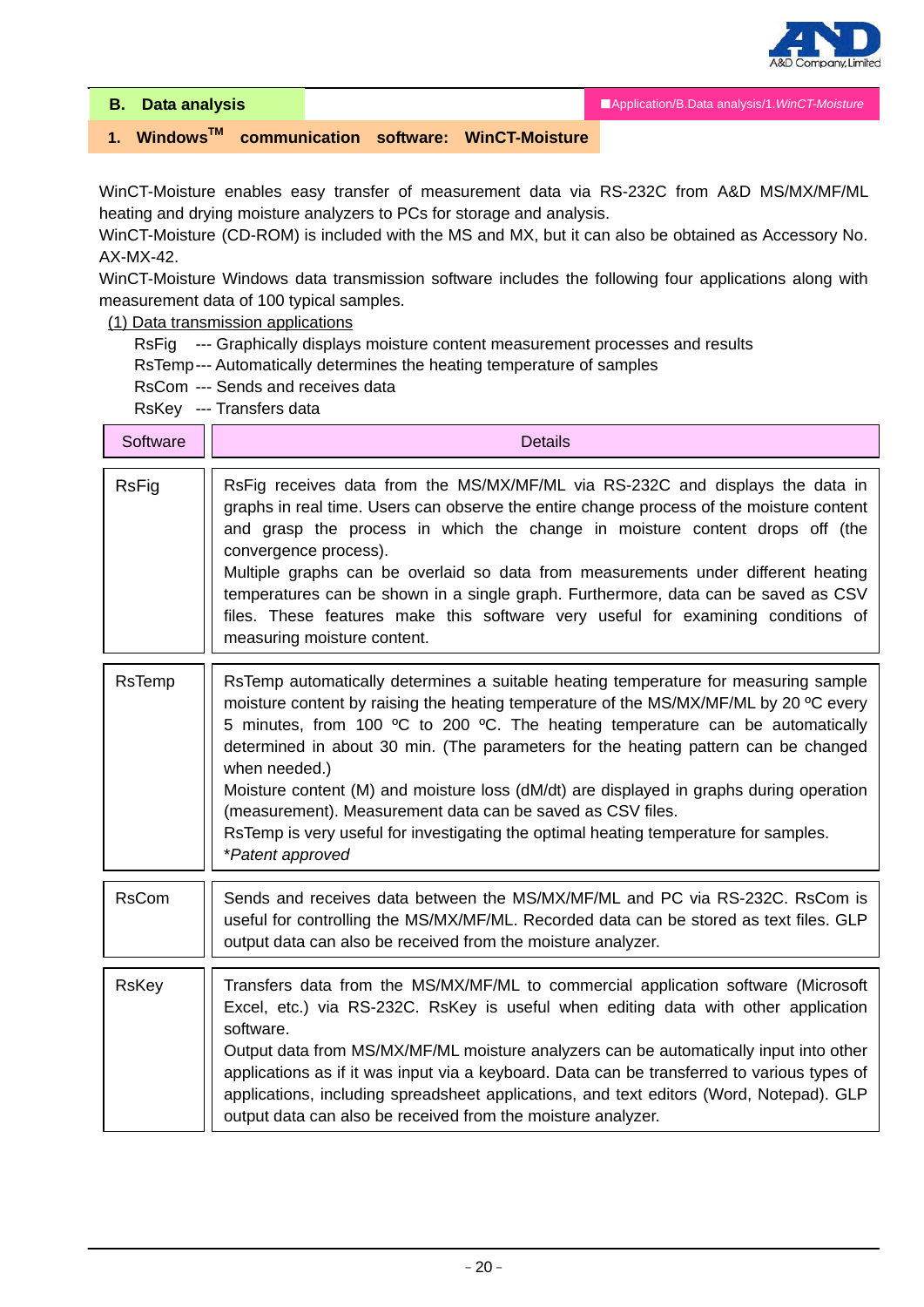

## (2) Moisture content measurement sample table

# Moisuture\_data.html

The WinCT-Moisture CD-ROM contains 118 examples of moisture content rate data measured with the MX-50. To access this data file, browse to the **English** folder on the disk and click the file named **Moisuture\_data.html**. Techniques for measuring moisture with the MX-50 (including typical moisture measurement data of samples and their relevant measurement conditions) can also be found there.

This sample data collection can also be found under Application, A. Measurement Samples, 3. Typical Measurement Results in the *Q&A Sales Handbook*.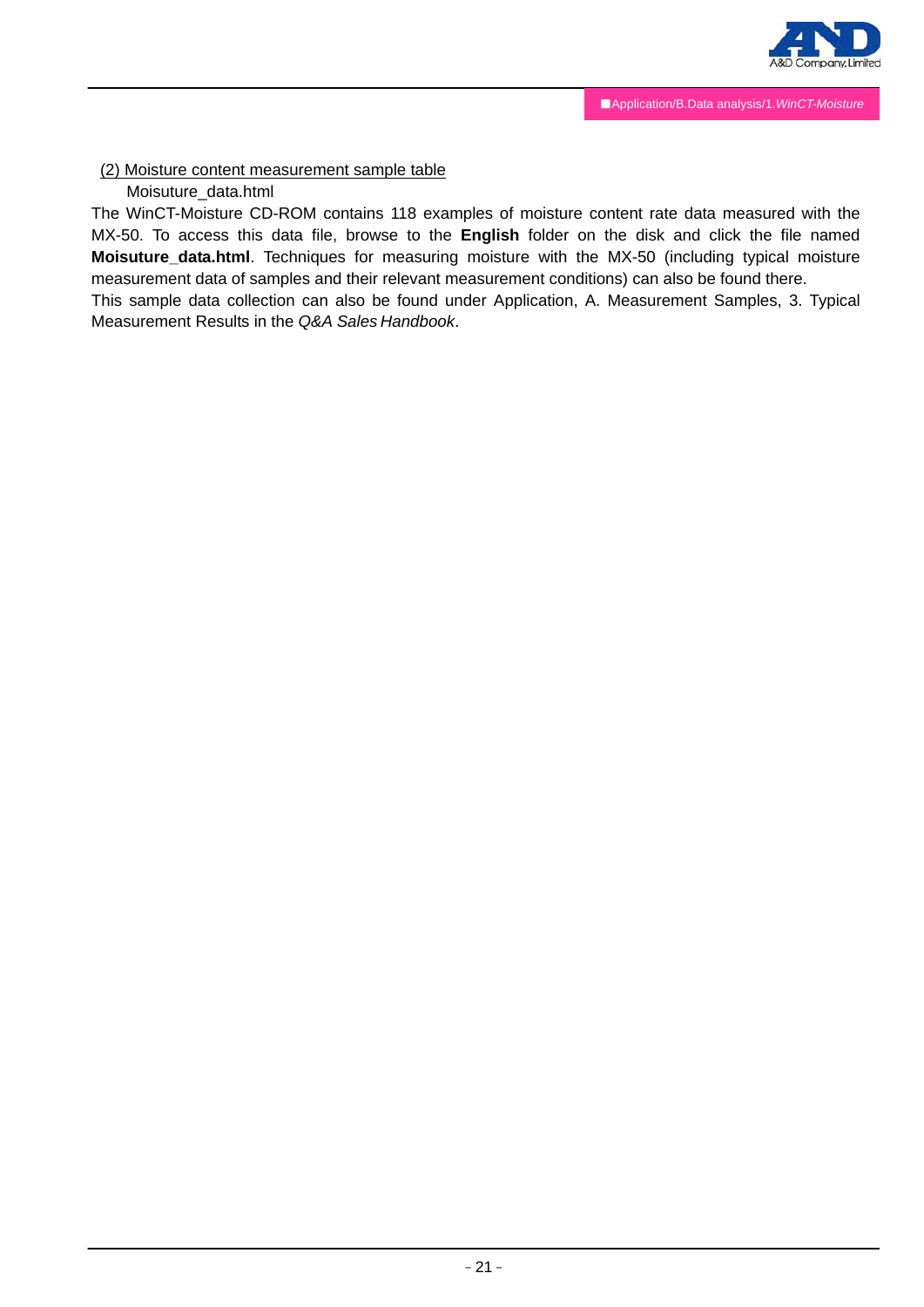

#### **2. Examples of RsFig display**

RsFig imports CSV data for moisture content rate measurement process and results and displays it as a graph.

The horizontal axis represents elapsed time (min.) from start of measurement, while the vertical axis represents moisture content rate (%). Heating evaporates moisture and the sample mass begins to decrease. The moisture content rate is calculated from this decrease and displayed as a graph. The point where changes no longer occur (where the line flattens) determines the moisture rate. Measurement results can be overlapped on a single screen (page), as shown below.



Sodium tartrate dihydrate heated from 100 ºC to 200 ºC at intervals of 20 ºC.

Sodium tartrate dihydrate measured five times at 160 ºC. All five moisture content lines overlap, which indicates high repeatability.

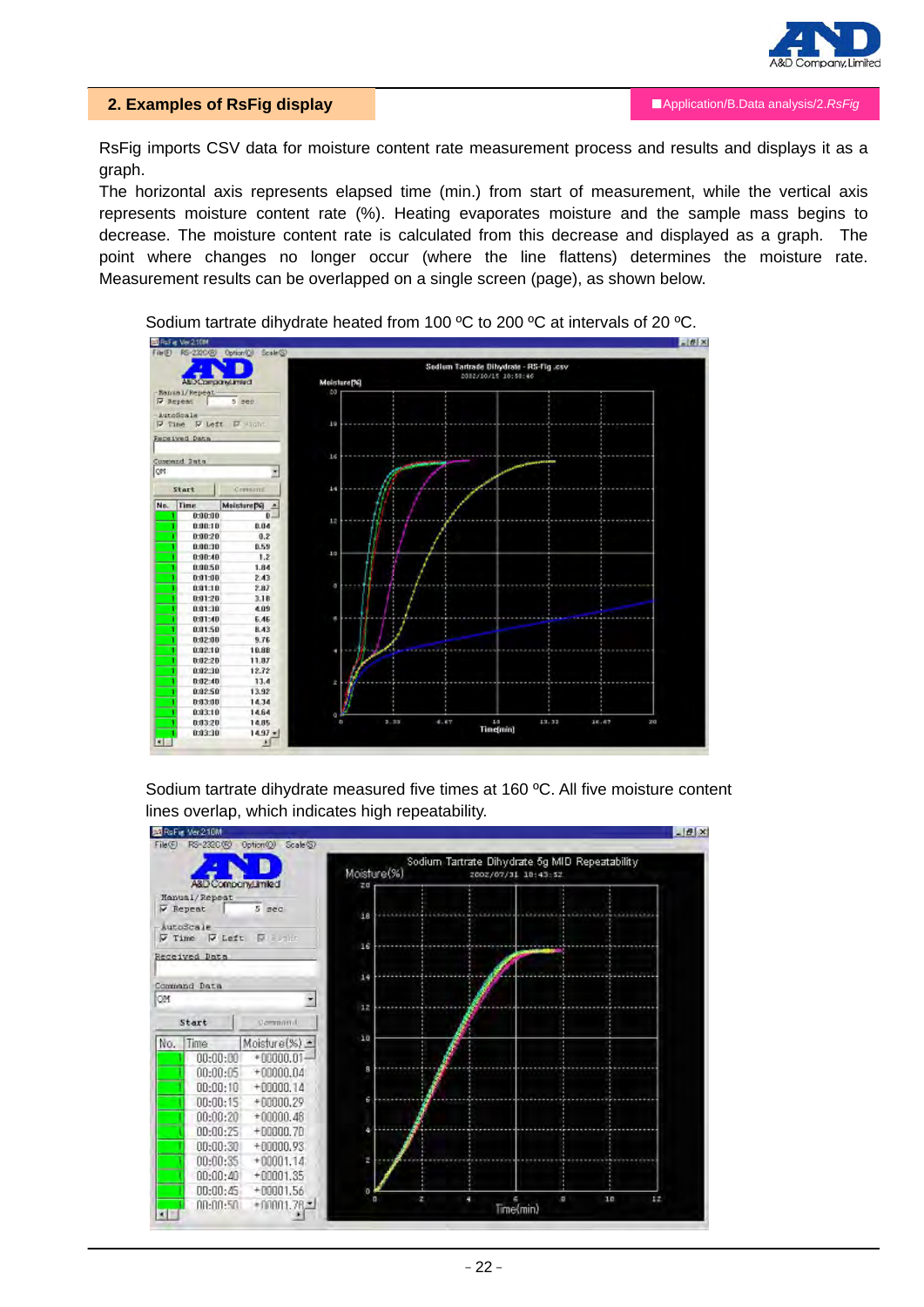

\*The following are samples of measurements using RsFig. (The data was processed using Excel.)

Example 1: Final moisture content rate remains unchanged at different temperatures due to the high heat-resistance of the sample

Measurement of such samples can be completed in a short time by heating at the highest possible temperature.

In addition to the items below, sodium tartrate dihydrate, hand soap, washing powder, soft flour, milk (vegetable fat), and agar powder have similar measurement processes.



**Starch (MX-50, 5 g, Standard-MID)**



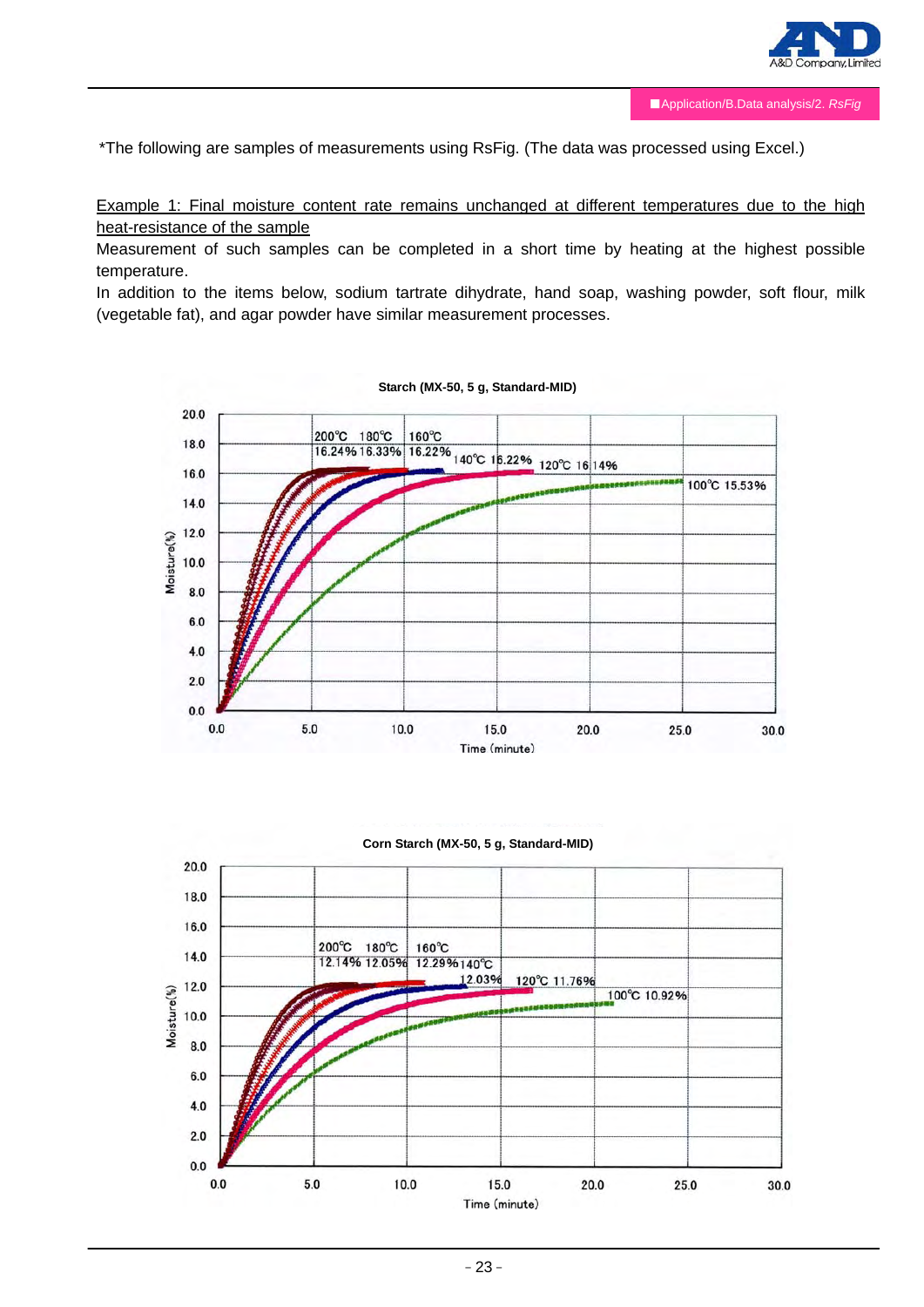

## Example 2. Moisture content measurement inclines sharply above a certain temperature

Such samples should be measured at a temperature where moisture content is stabilized but before rapid changes in the curve occur.

If a moisture content curve flattens out and then rises again, materials other than water (lipids, additives, organic matter) may have evaporated. In such cases, excessively high temperatures can lead to a lack of reliability, repeatability and accuracy in measurement values.





#### Soybean Flour (MX-50, 5 g, Standard-MID)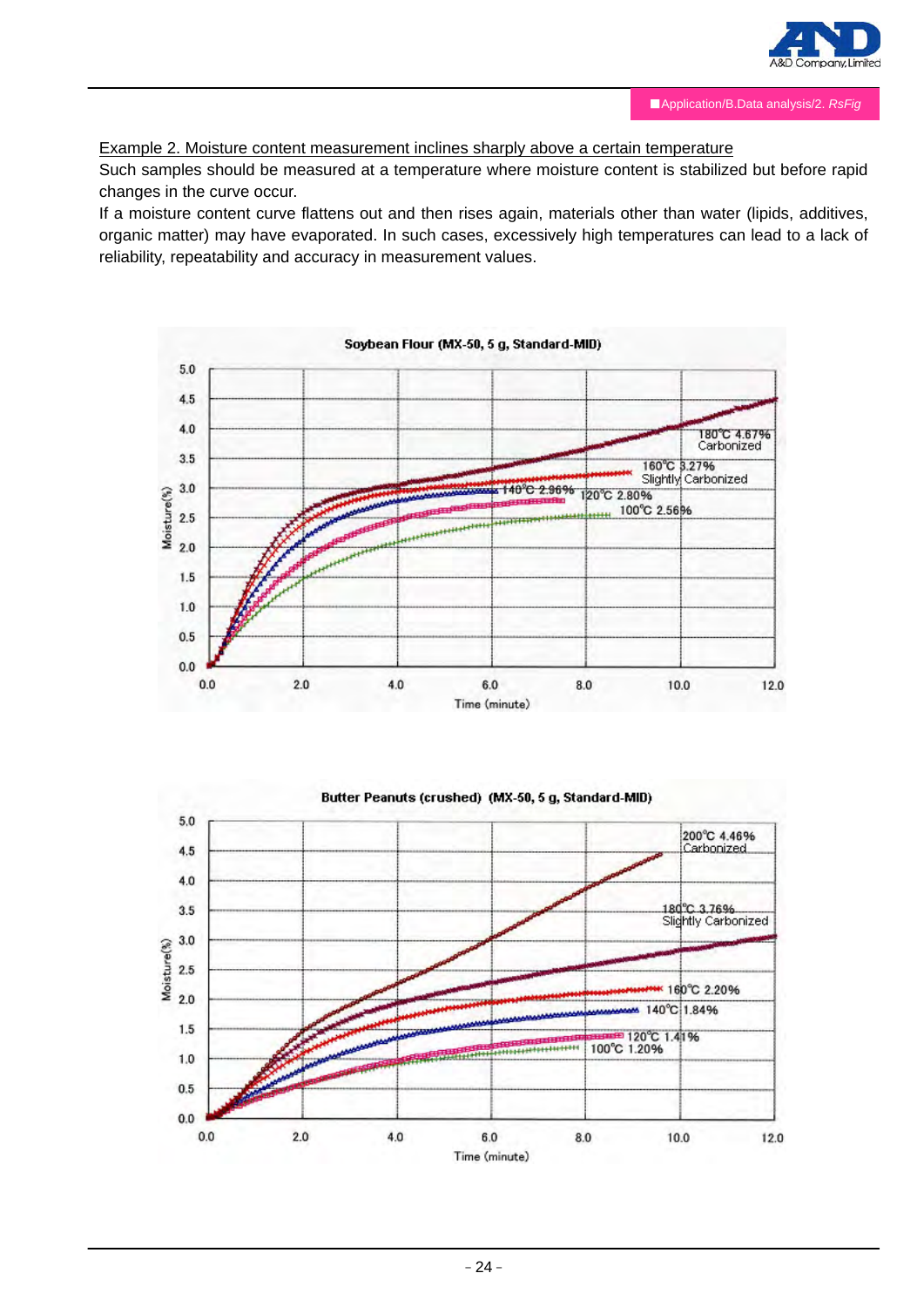

# Example 3. A stable heating condition cannot be found at any temperature

Samples like this are difficult to measure using heating and drying.

The sample may have a high content of volatile oil (fat) or its surface may carbonize easily due to its dark color.

However, it is possible to measure and evaluate moisture content of such samples by measuring under the same conditions (sample quantity, heating temperature, measurement termination condition), with previously set heating temperatures and measurement termination conditions (measurement terminates when the moisture loss value per unit of time is below certain conditions).

Furthermore, carbonization of sample surface can be avoided by placing a glass fiber sheet on top of the sample. This enables heating under high temperature, which may shorten measurement time and improve measurement accuracy.

Such samples include coffee beans, as shown below, as well as green tea.

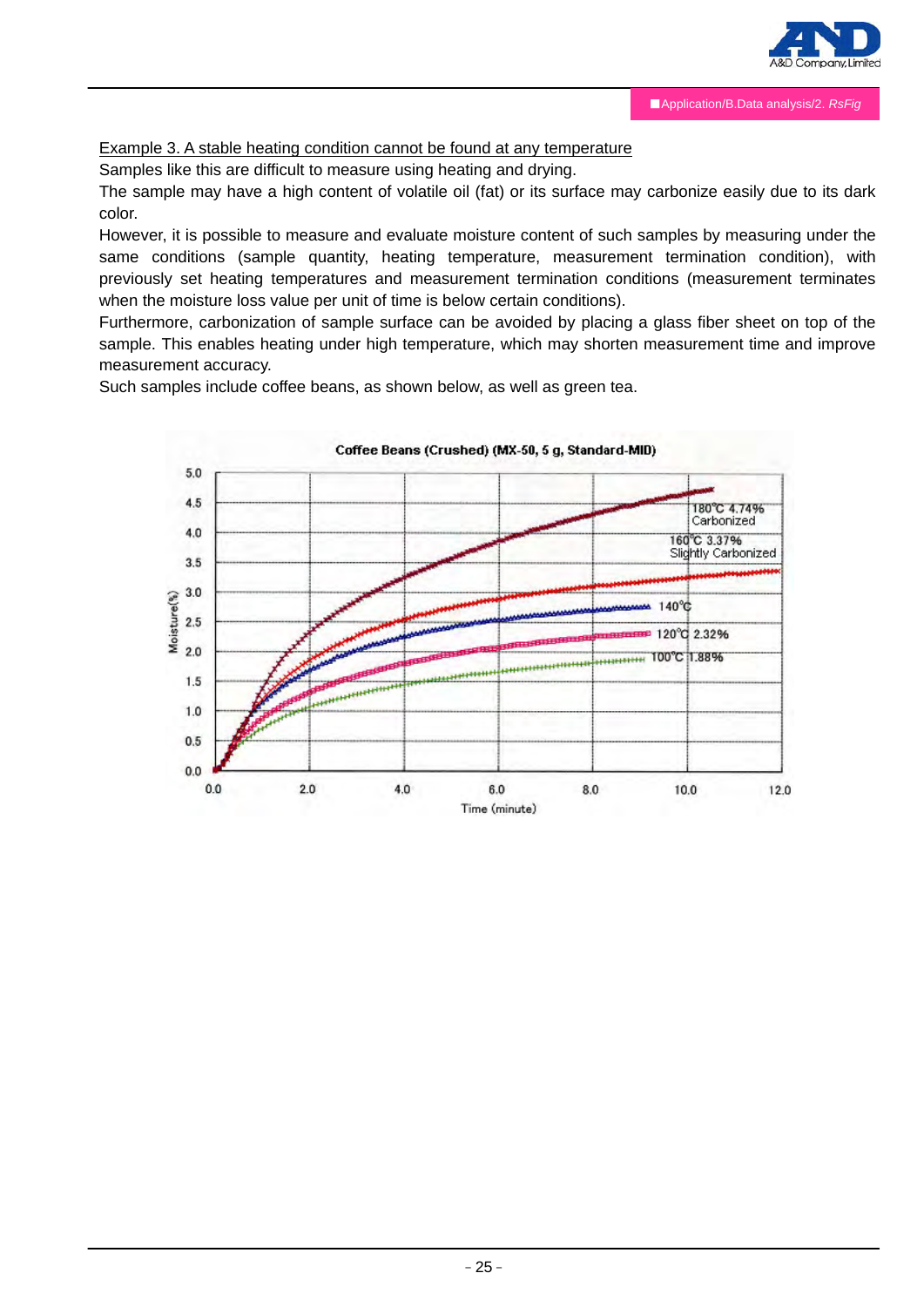



The RsTemp software determines the optimum heating temperature for measuring moisture content with the MS/MX/MF/ML.

 $\overline{D}$ 

 $\overline{B}$ 

 $\overline{B}$ 

A

The graph shown above shows an example in which sodium tartrate dihydrate is measured with RsTemp. Horizontal axis represents elapsed time. Moisture content is measured while the temperature is raised 20 °C every 5 minutes.

0-5 min.: 100 ℃, 5-10 min.: 120 ℃, 10-15 min.: 140 ℃, 15-20 min.: 160 ℃, 20-25 min.: 180 ℃, 25-30 min.: 200 ℃.

( Starting temperature = 100 °C; Interval temperature=20 °C; Interval time = 5 min.)

The red curve shows the change of moisture content and corresponds with the vertical axis at the left. This line inclination changes with changes in the heating temperature.

The green curve plots the inclination of moisture content curve (red curve) at 1-minute intervals (%/min.) and its unit is indicated by the vertical axis on the right. In other words, the green curve shows the results of primary differential of red curve (function) by time (t)=dM (t)/dt. (Temperature T remains unchanged in each heating temperature zone).

"Starting temperature", "Step temperature" and "Step time" can be changed when needed. For further information, refer to RsTemp\_ReadMe.

Measured and calculated results are displayed in tables below the graph. From the top column to bottom:

Temperature: Heating temperature, which is automatically set

Moisture (%): Moisture content rate

Rate (%/min.): Change of moisture content per minute

 $\frac{1}{1}$ 

 $0.01.15$ 

Judgment

l,

 $\overline{\mathbf{r}}$ 

Judgment rates the suitableness of heating temperature for moisture content measurement using an alphabetical rating (A, B, C, D, E, and F). A temperature rated "A" would be the temperature most suitable for measurement of moisture content.

This judgment is determined from the measurement results by evaluating the stability (inclination) of the moisture content at each temperature and the primary differential value (Rate (%/min).

While RsTemp determines an appropriate temperature from these measurements and calculations, testers must also observe the sample during measurement. It is important to consider any melting, burning, odor or decomposition when deciding the optimal temperature.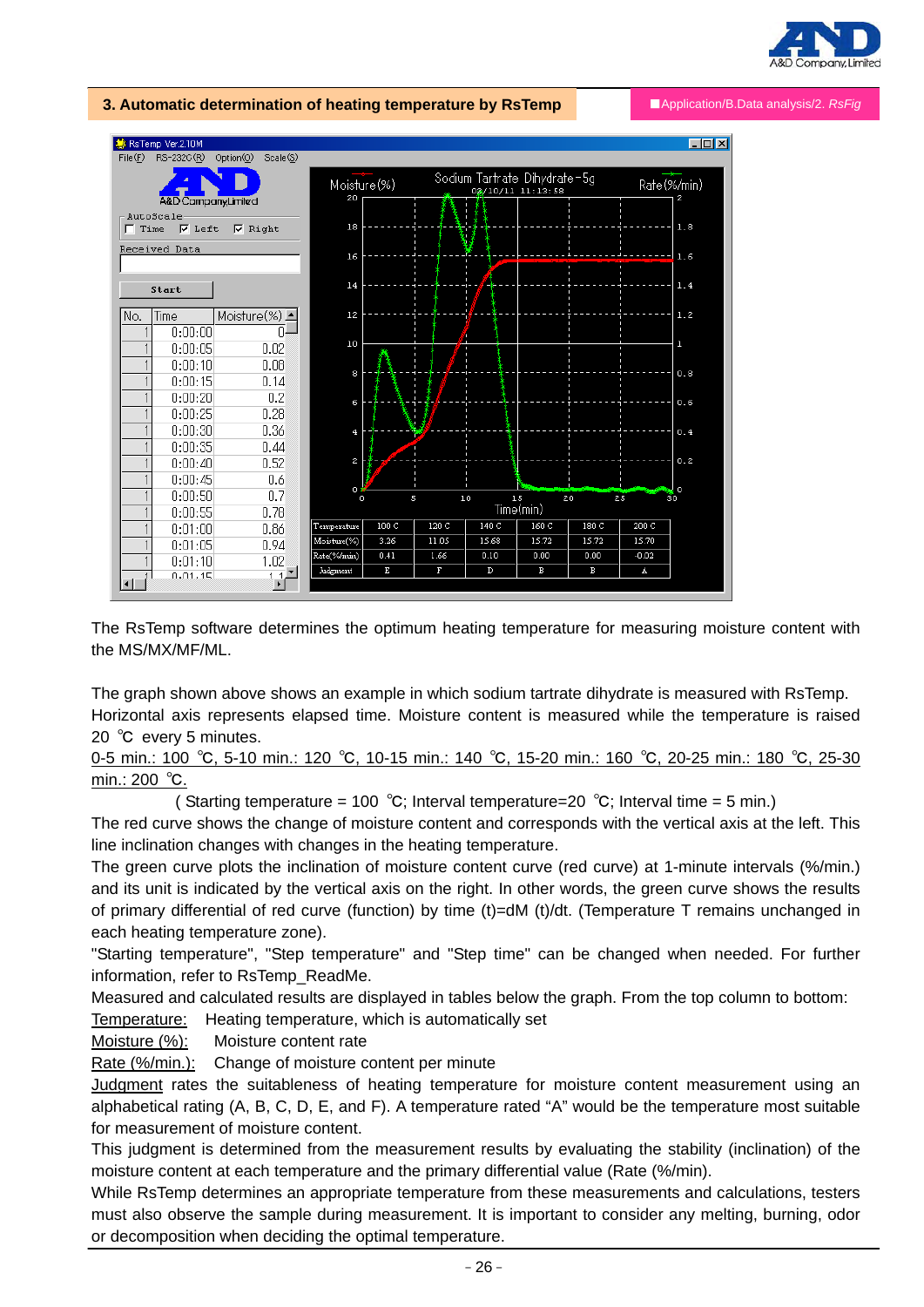

Heating temperature is judged upon results of measurement performed at different temperatures, evaluating stability of moisture content rate at each temperature (inclination of moisture content rate curve, or primary derivative value Rate (%/min.)).

RsTemp is a software designed to determine heating temperature most suitable for the sample, from measured and calculated results. However, it is important to take into consideration the importance of visual and olfactory evaluation of sample condition by the test conductor, that is, to make a final decision on the suitable heating temperature based upon observance of sample description, such as dissolution, carbonization, odor, fragmentation, etc.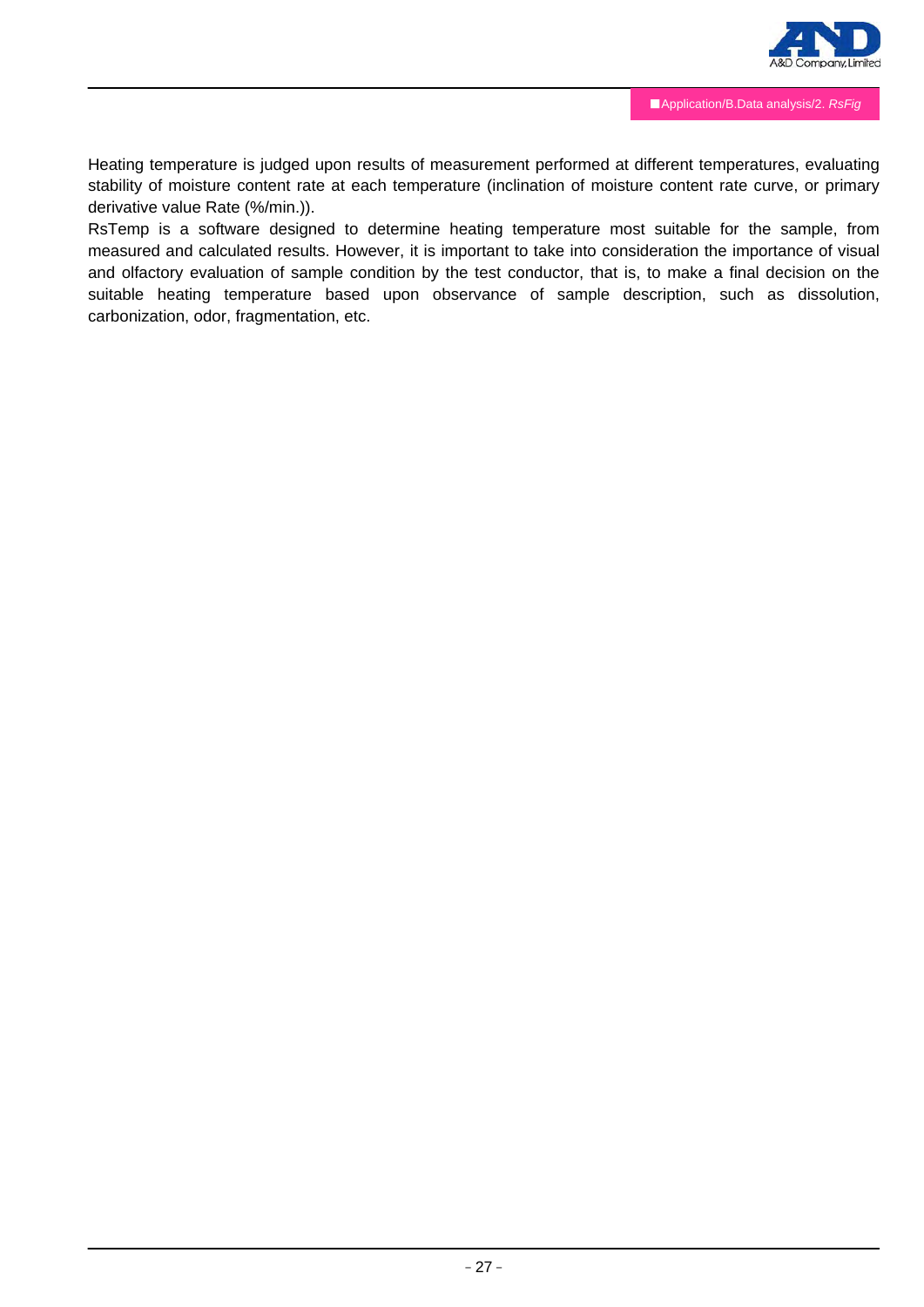

\*The following are examples in which the heating temperatures were judged with RsTemp. *(Printed format)*

Example 1: Final moisture content rate remains unchanged at different temperatures due to the high heat resistance of the sample



The upper and lower graphs display measurement results for starch and cornstarch.

The graphs show that the Rate (%/min.) is stable in the higher temperature range and the value is low.

Measurement of such samples can be completed in a short time by measuring at the highest possible heating temperature.

Samples with similar measurement processes include sodium tartrate dihydrate, hand soap, washing powder, soft flour, milk (vegetable fat), and agar powder.

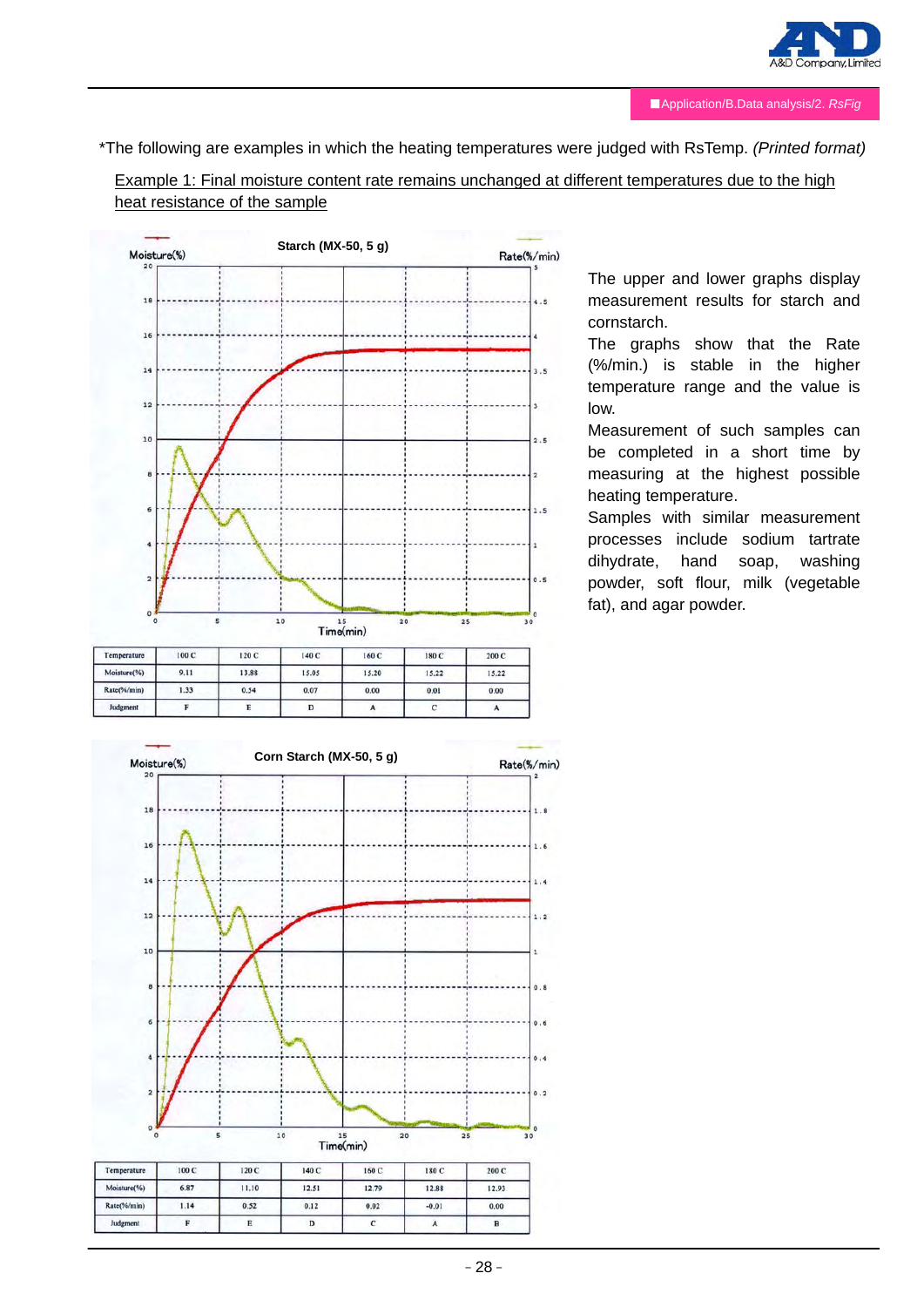



#### Example 2. The moisture content curve inclines sharply above a particular heating temperature



The upper and lower graphs display measurement results for soy powder and butter peanuts.

Rate (%/min.) increases shortly after the start of heating, then decreases, and then increases again.

The Rate likely increased above 180℃ due to an component other than water (other liquids, additives, organic matter) vaporizing, or because the sample started to carbonize.

In such cases, an excessively high temperature could lead to lack of reliability, repeatability and accuracy in measurement values.

It is recommended that such samples be measured at a temperature where moisture content is stable and before curves rapidly change.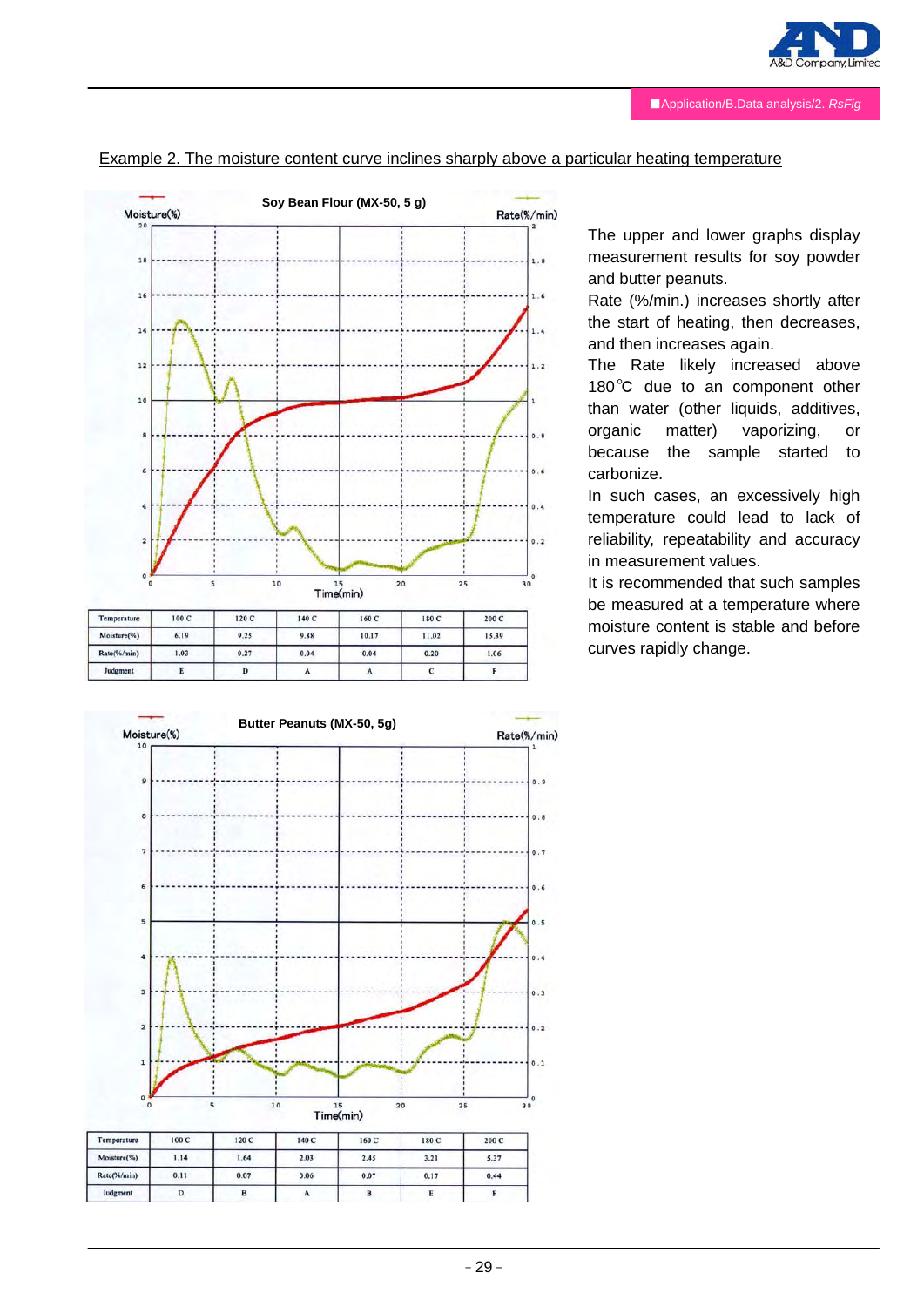

#### Example 3. No temperature setting produces a heating condition for stable moisture measurement



This graph shows results of measurement on coffee beans.

Moisture content rate curve (red) does not stabilize to a horizontal line. The differential curve (green line) increases and decreases after the start of heating, and increases again when heated above 180 ℃. With such samples, continuous vaporization of other ingredients or carbonization is assumed to follow water vaporization.

Such samples are not suitable for measurement with heat and dry moisture analyzer.

However, it is possible to measure and evaluate moisture content of such samples by measuring under same conditions (sample quantity, heating temperature, measurement termination condition), with previously set heating temperature and measurement termination conditions. (Measurement is terminated when the time variation of the moisture loss falls below certain conditions.)

Carbonization of sample surfaces can be avoided by placing a glass fiber sheet on top of the sample, which enables heating under high temperatures. This can shorten measurement time and improve measurement accuracy.

Samples of this type include coffee beans and green tea.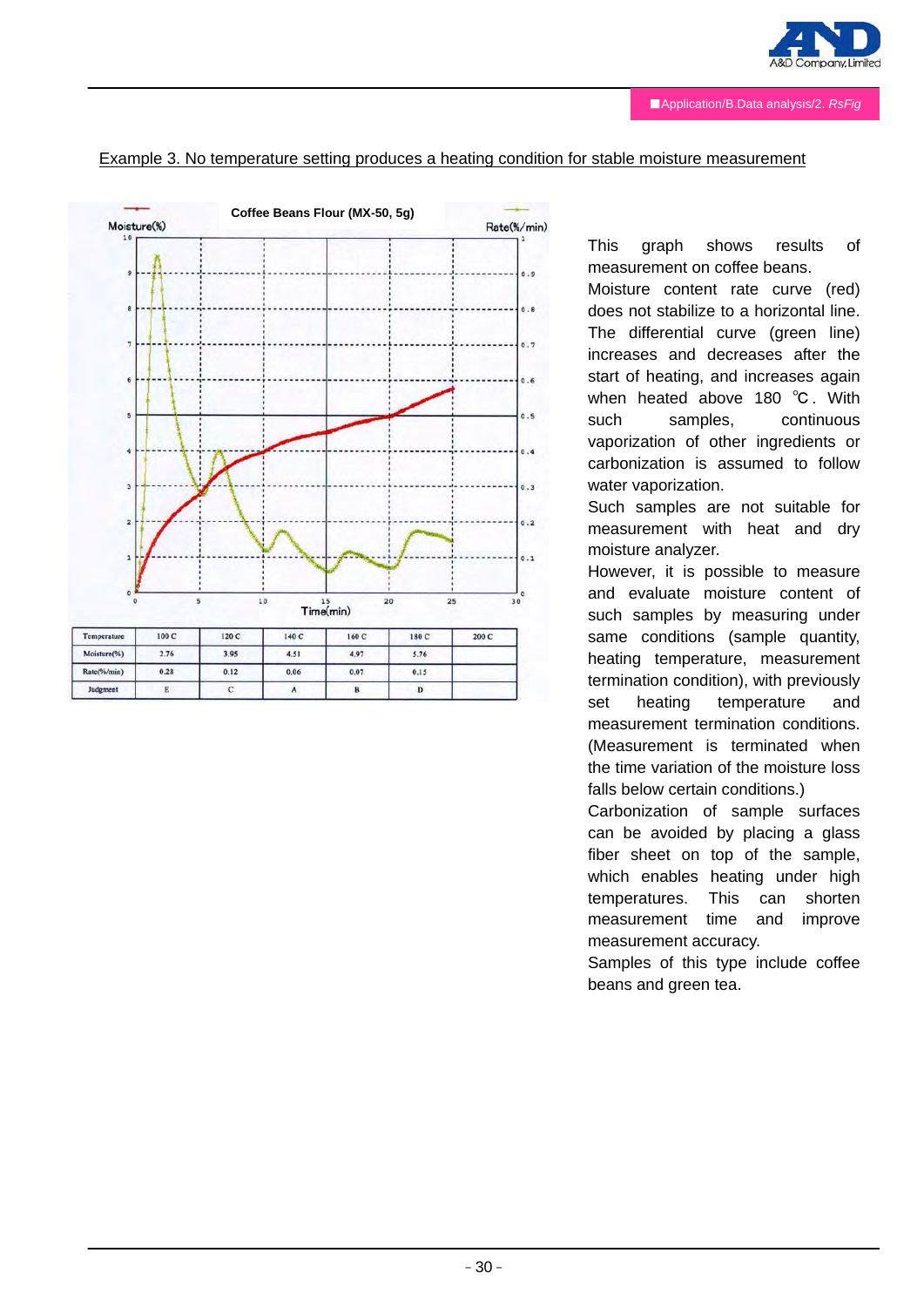

# ■**Maintenance**

# **A. Halogen lamp**

| No. | Question                                | Answer                                                                                                                                           |
|-----|-----------------------------------------|--------------------------------------------------------------------------------------------------------------------------------------------------|
|     | How long do the halogen<br>lamps last?  | About 5,000 hours. If you use a halogen lamp for 8 hours a<br>day, its lifetime is about 2 years.                                                |
| 2   | Can users exchange the<br>halogen lamp? | Yes, it can be replaced with A&D's optional accessory<br>AX-MX-34 for the MS/MX/MF/ML. Read the instruction manual<br>before replacing the lamp. |

# **B. Cleaning**

| No. | <i><u><b>Ouestion</b></u></i>                                                                                                      | Answer                                                                                                                                                                                                                                                                                                                                                                                                                                                                                                                                                                                                                                                             |
|-----|------------------------------------------------------------------------------------------------------------------------------------|--------------------------------------------------------------------------------------------------------------------------------------------------------------------------------------------------------------------------------------------------------------------------------------------------------------------------------------------------------------------------------------------------------------------------------------------------------------------------------------------------------------------------------------------------------------------------------------------------------------------------------------------------------------------|
|     | If the glass housing below the<br>halogen lamp gets dirty, will<br>the measurement of the<br>moisture content rate be<br>affected? | Yes, it may. Heat conduction may worsen, making it difficult to<br>heat the sample evenly. This in turn may<br>lengthen<br>measurement time and lead to low repeatability.<br>The MS/MX/MF/ML is easy to clean. If glass gets stained,<br>perform the following procedure as soon as possible.<br>1. Wait for the unit to cool down to room temperature.<br>2. Remove the 2 screws and detach the SRA unit.<br>3. Clean with a water-based or neutral detergent. Do not use<br>organic solvents or chemical wipes.<br>(For details on how to remove the glass, refer to "How to<br>change halogen lamps" in the Maintenance section of the<br>instruction manual.) |